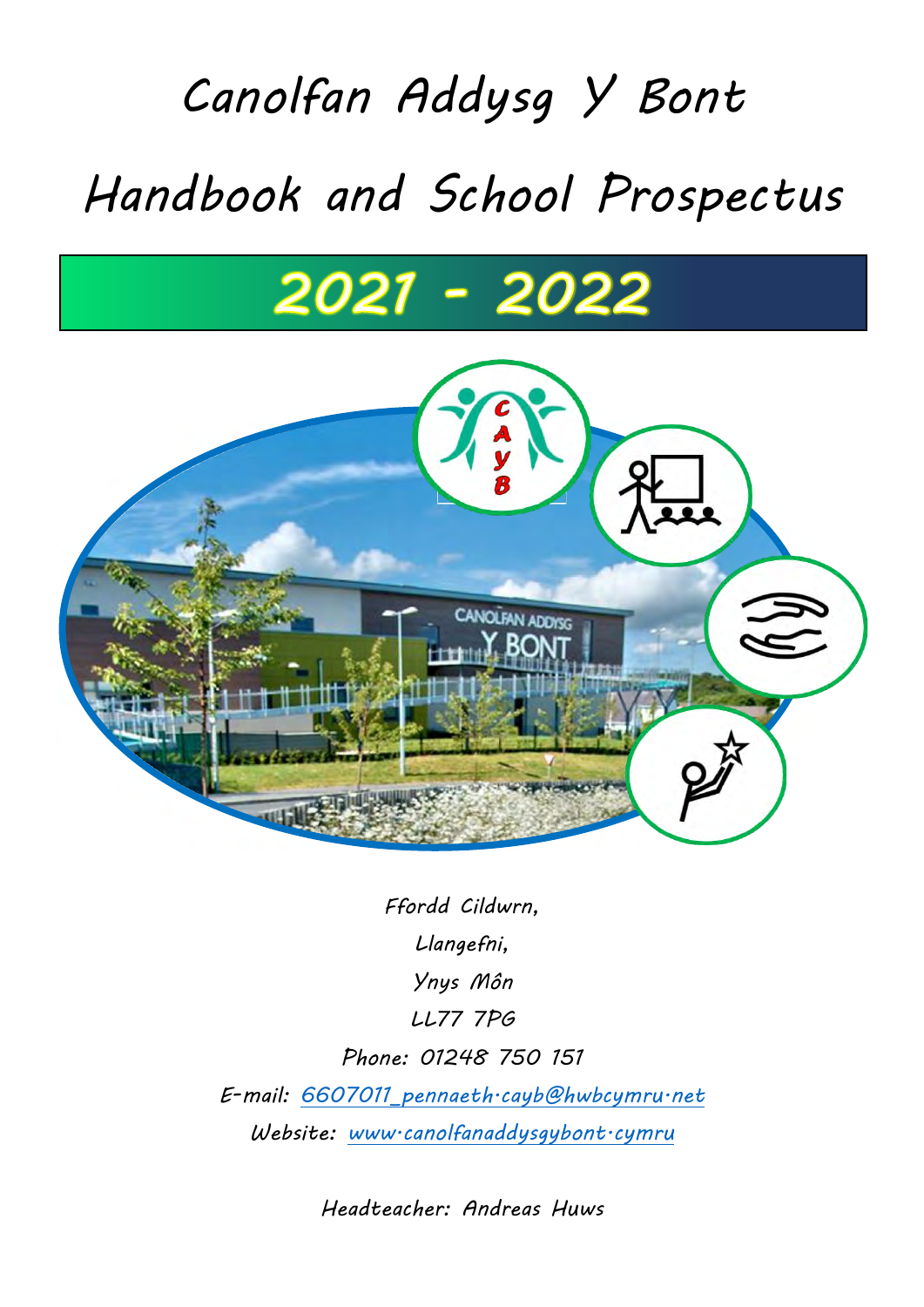# **Mission Statement**

#### *To learn*

The staff at Canolfan Addysg Y Bont know pupils' needs very well and works consistently to prepare suitable programmes to ensure that the curriculum is relevant to every individual.

#### *To Care*

The Bont promotes pupils' social, moral, spiritual and cultural development effectively. There are very effective arrangements for promoting a healthy way of life and pupils wellbeing. The personal care and support is of a high quality.

#### *The opportunity to succeed*

The school is inclusive and respects diversity and enables everyone at the school to participate fully in school life. The school is committed to ensuring equality of education and opportunities for all pupils, staff, parents and carers.

#### **Purpose**

The school aims to provide the best and most appropriate education pathway, to meet the needs of each individual pupil in accordance with their age, ability and interests in a bilingual setting that respects their opinions, wishes and ambitions in a secure and nurturing environment.

**~~~~~~~~~~**

*Disclaimer: Although the information presented in this prospectus and handbook is correct at the time of publication, it should not be assumed that no changes will be made before or during the educational year.*



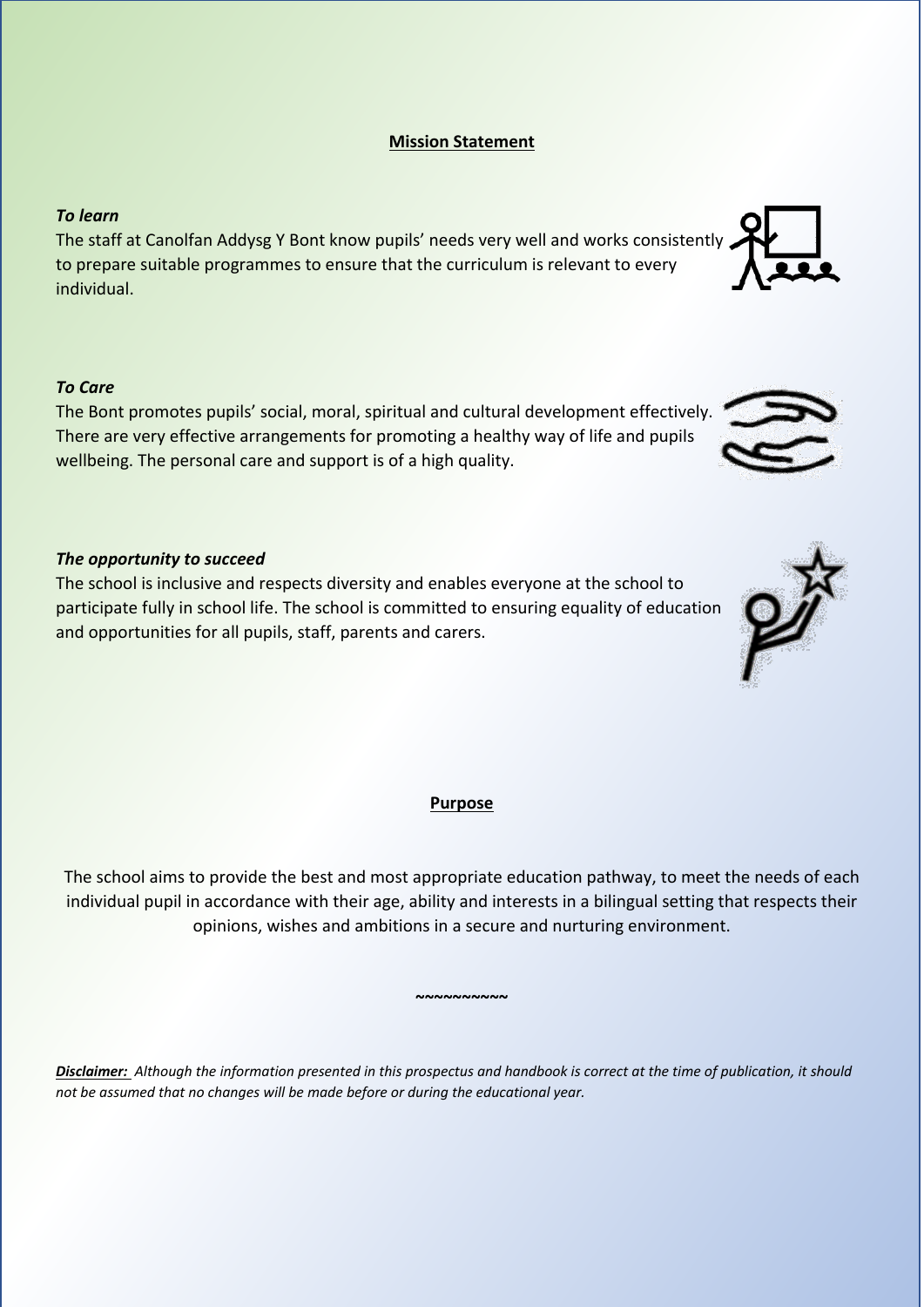#### **Introduction and Context**

Canolfan Addysg y Bont is a co-educational day special school, specialising in the care and education of students between the ages of 3 and 19 years who are diagnosed as having severe learning difficulties. Our students span a wide spectrum of needs which include autism, communication difficulties and some may display behaviours which challenge. The school is funded by the Local Education Authority (LEA) for 112 pupils and of the 125 currently on roll, 25% are girls and 75% are boys. The aim of the school is to help pupils achieve their full potential by reducing the negative aspects of their disability in an environment which offers warmth, security, consistency and understanding. In order to achieve this we offer a structured, broad, balanced, relevant curriculum providing students with experiences and skills to develop as much independence as possible.

Our students have access to a calm consistent, eclectic approach to meet their individual additional learning and care needs and address their diagnosis, with communication being the key factor. We have high expectations and believe that an open, honest partnership with parents/family unit and professionals is required to achieve our collective goals and personal learning intentions.

Initial **referrals for placement** are made to the local education authority, and a Moderation Panel will discuss any referrals before deciding on a Special School placement. Visits by prospective parents/family and pupils are always welcomed, the criteria being a Statement of Special Needs and/or a Local Authority Individual Development Plan (or EHCP). Naturally the school has special arrangements in order to facilitate the education of pupils with disabilities. The Local Authority has specific entry criteria that further explains the relevant details. This can be discussed with the **Additional Learning Needs Service for Anglesey**.

The school is organised into three main groups – Primary (5 classes), Secondary (6 classes), and a Special Care class called 'Dwynwen'. All pupils follow one or more of our 3 Learning Pathways, namely the Informal, Semi-Formal or Formal Pathway.

Each group consists of between 8 and 14 pupils with a teacher and two teaching assistants - some pupils require additional one to one support. The curriculum is broad and balanced, encompassing the new National Curriculum for Wales, which uses modified and/or differentiated programmes of study where appropriate. Students are assessed using a wide range of specialist assessment methods and framework, such as ABLLS (Routes for Learning), B-Squared, TALC together with National Curriculum Levels and the National Literacy and Numeracy Framework when appropriate. Parents receive written school reports twice a year, and all pupils are individually reviewed at least annually. Each student has an Individual Education Plan (IEP) to enable all staff to be aware of shared targets/outcomes. Individual progress is recorded and enables the celebration of small achievements over time. A range of other test are used when appropriate and of relevance to the individual pupil.

Staff at the school have received training in 'Developing a Positive Approach' (RESPECT) and everything possible is done to support students during anxious times. Understanding how students view the world is essential when dealing with unpredictable students who may prove challenging. All incidents involving pupils are recorded together with any physical restraint which may have been necessary. All such incidents are recorded by the school, with copies forwarded to the Local Education Authority.

A school nurse is no longer available on site, however all procedures are overlooked by the county paediatrician. The school is well supported by the Social Services Department and there is regular input from the Local Health Authority including Speech and Language Therapists and physiotherapist working in collaboration with school staff.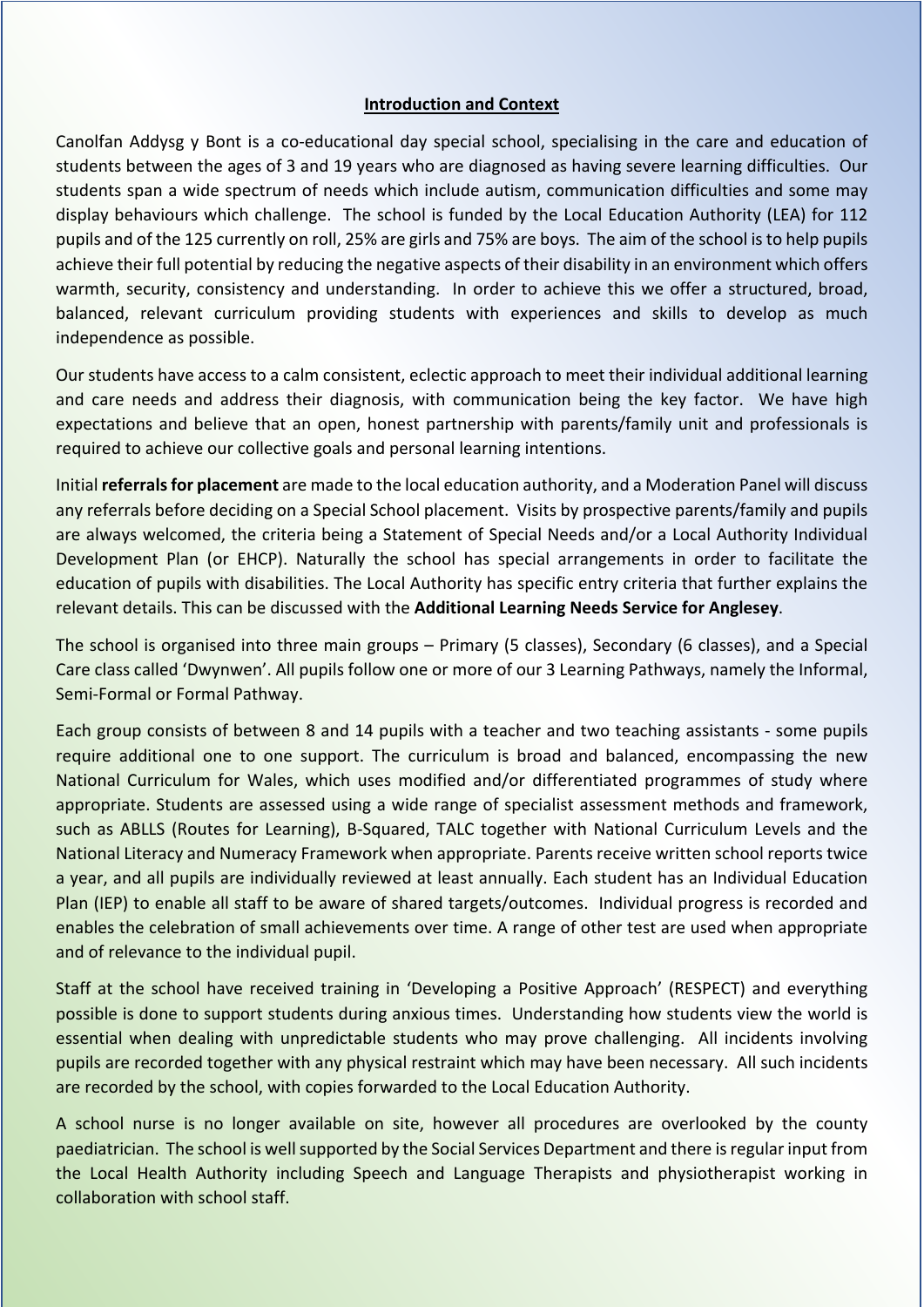The school has 54 members of staff which include 14 teachers and 40 classroom assistants. The school's Management Group are committed to developing all employees in enabling them to further develop expertise and specialisms. Staff are encouraged to take an active role in their continuous professional development whilst employed by the school.

All staff who are appointed to the school undergo stringent checks by the Data Barring Service (DBS), this together with a robust Child Protection Policy ensure that only those who are suitable to work with our very special pupils are allowed to do so.

The Headteacher is the lead designated person for **Child Protection and for Looked After Children**.

The school building and external grounds are a safe and secure environment for the school community. There are specific control measures in place, including 'fob' entry only, regulation signage, CCTV and fenced enclosures. There are external teaching areas which can only be accessed through the main building.

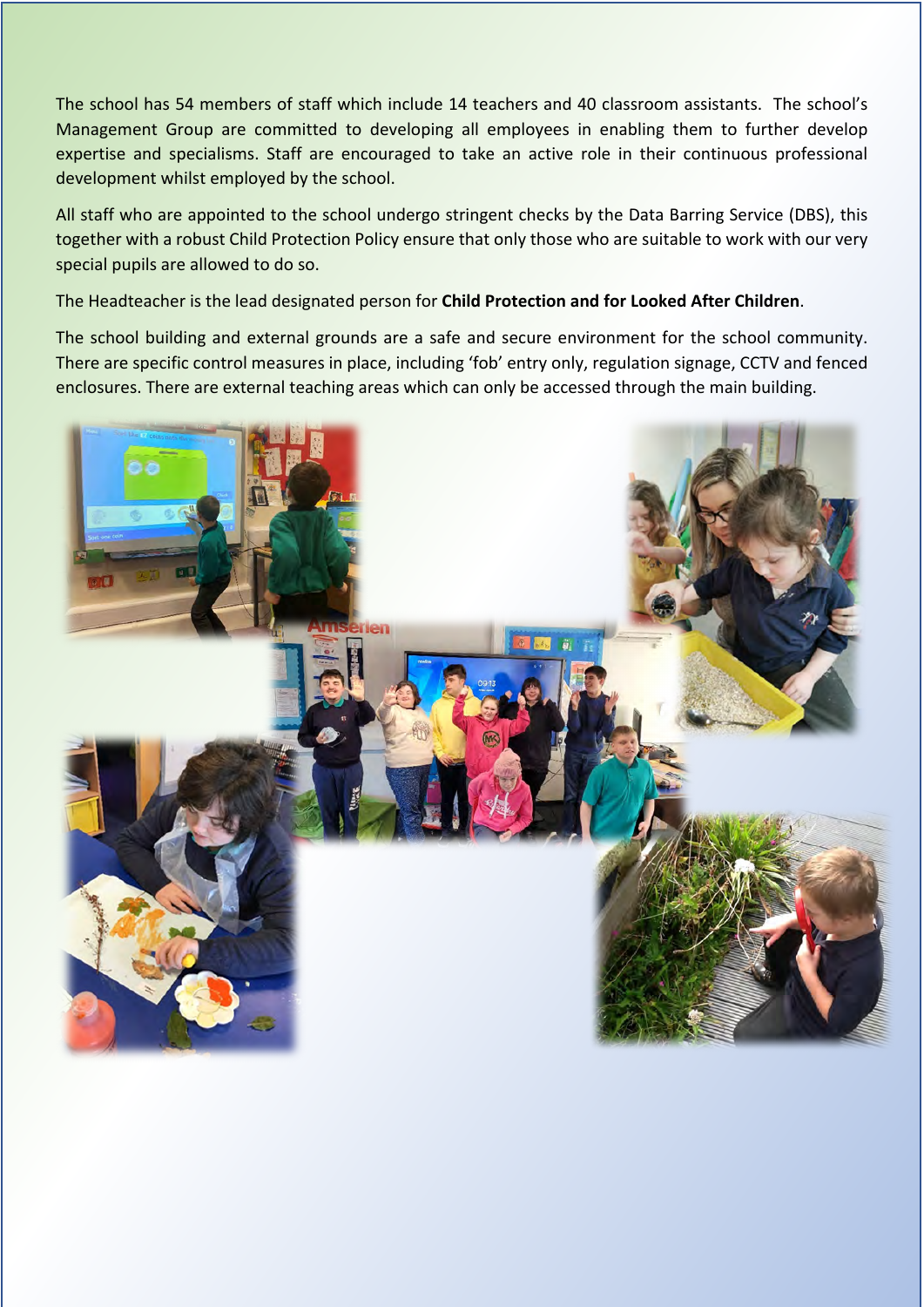#### **The Use of the Welsh Language**

The aim of the school's Language Policy is to ensure that all pupils at the school who are able to communicate verbally, develop bilingualism skills that match individual ability. This ensures that the pupils can fully assimilate into a bilingual community of which they are a part. The Education Authorities Bilingual policy is also reflected in the schools daily life, however Welsh is the main language of communication.

In the Primary Sector (3 to 11years) the aim is, through sensitive and purposeful provision, to ensure a firm foundation in the pupils mother language. This assists the pupils in developing bilingualism at a later stage.

In the Secondary Sector (11-19 years) the emphasis is pupil centred, and the focus is on establishing the correct balance as regards bilingualism, coupled with the individual programmes of study undertaken by the individual pupil.



#### **Ethos and Pastoral Care**

The pastoral system is based on class teachers, who are directly responsible for looking after the personal welfare and wellbeing of every pupil in the class and also for supervising his/her conduct and academic progress. Further advice, guidance and support on difficult and/or more serious issues and/or concerns can be referred to the Teacher who leads the Unit, SMT or Headteacher. Detailed records are kept by class teachers that include successes, concerns or observations that may be relevant in order to help identify more specific support.

The Educational Welfare Officer visits the school regularly. The school also cooperates closely with a number of outside agencies such as a range of Therapists (including Speech & Language), Educational Psychologists, Social Services, Child Development Team, CAMHS, Health Authority and the N.S.P.C.C.



School discipline is based on a policy whereby every teacher is responsible for the conduct of his/her own class, and of other pupils when moving around the school. Pupils can be referred to the Headteacher/SMT when necessary.

> Canolfan Addysg Y Bont has not excluded any pupil since 2011, however, the Headteacher has the right to exclude pupils from attending school for serious breaches of discipline for a period of up to 45 days. Parents have the right to appeal against the exclusion to the Chairman of the Governors.

#### **Behaviour at Y Bont**

Every pupil is encouraged to behave in a positive, responsible manner showing respect, sympathy and empathy to the needs of others. The school accepts pupils from 3years to 19 years of age with varying special and additional needs, thus all pupils are expected to develop some awareness of the needs and difficulties of their peers and show sympathy towards them. Every teacher takes responsibility for behaviour, and will always be willing to listen, discuss and provide advice or help to solve any problems.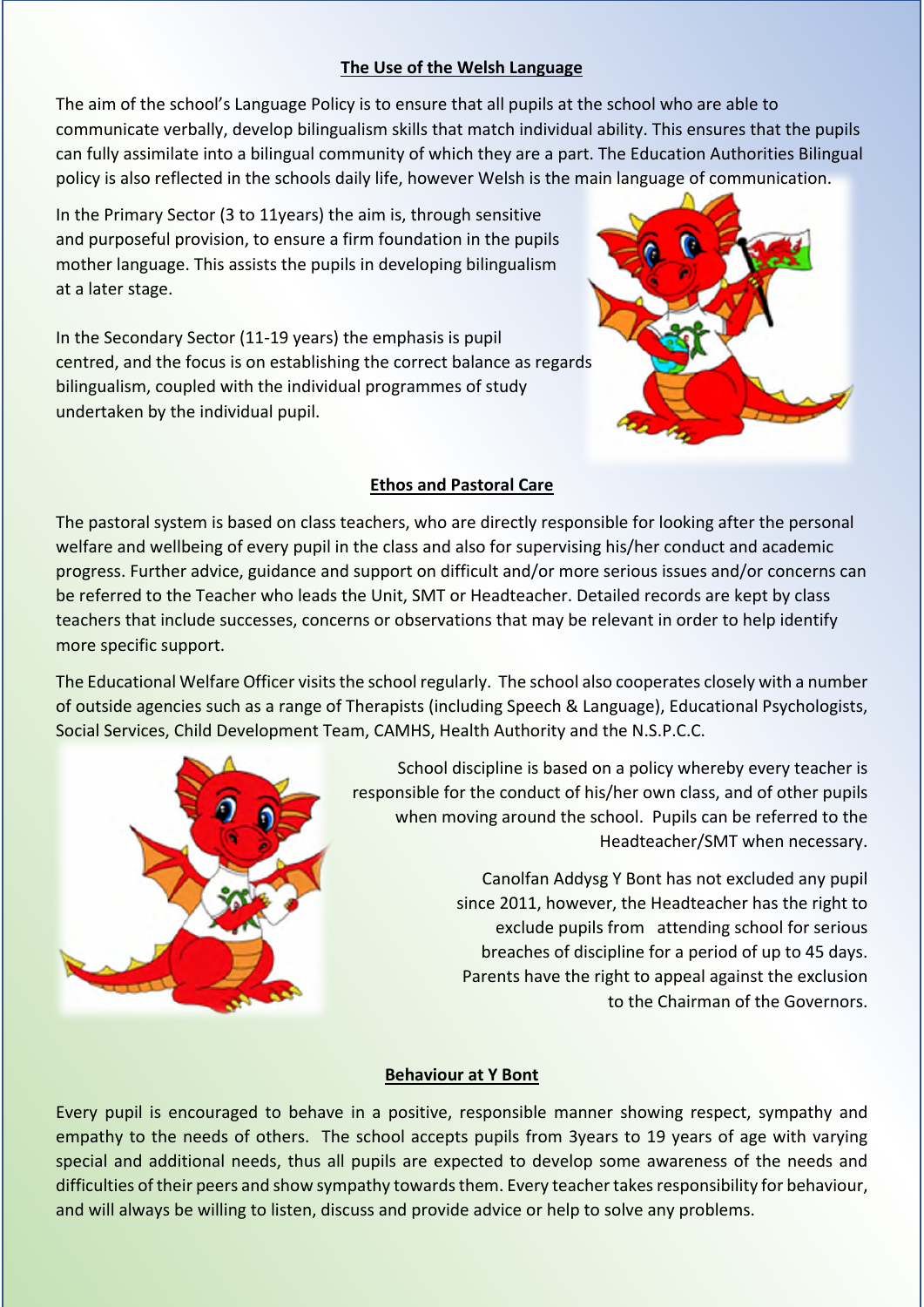#### **Bullying**

Canolfan Addysg Y Bont is not prepared to condone bullying of any kind, be it:

- Physical
- Verbal
- Or any other kind

The School has a robust anti-bullying policy and will immediately investigate any allegations of any form of bullying and/or discrimination. The school will use its Discipline Policy as appropriate and warranted to deal with any proven accusations and incidents.

All staff encourage the notion, "It is right to tell, it is important to tell", and pupils are encouraged to be open and honest and, ''tell staff, tell a friend, tell parents or family''.

Meet our Learning Power characters as designed and named by our Pupils



# **School – General Overview & Information**

#### **Leaving**

Pupils can leave the school when they reach the statutory school leaving age of 16 on or before 31<sup>st</sup> August. The date for leaving is usually the last Friday in June, however most pupils decide to stay on until they are 19 provided suitable provision can be made for them at school during the Post16-19 phase.

The school careers co-ordinator and the Careers Wales Officer will work together to discuss and advise pupils and parents from Year 9 onwards.

# **Transition**

The school works closely with any feeder school when a pupil transfers to Canolfan Addysg Y Bont. When a student approaches adulthood, a multi-agency approach is enabled with the adult transition team at its core. Any Colleges or other institutions applied for are invited to all Annual Reviews and any multidisciplinary meetings regarding any student who is likely to transfer, Careers Wales are also involved and proactive at these key transition points.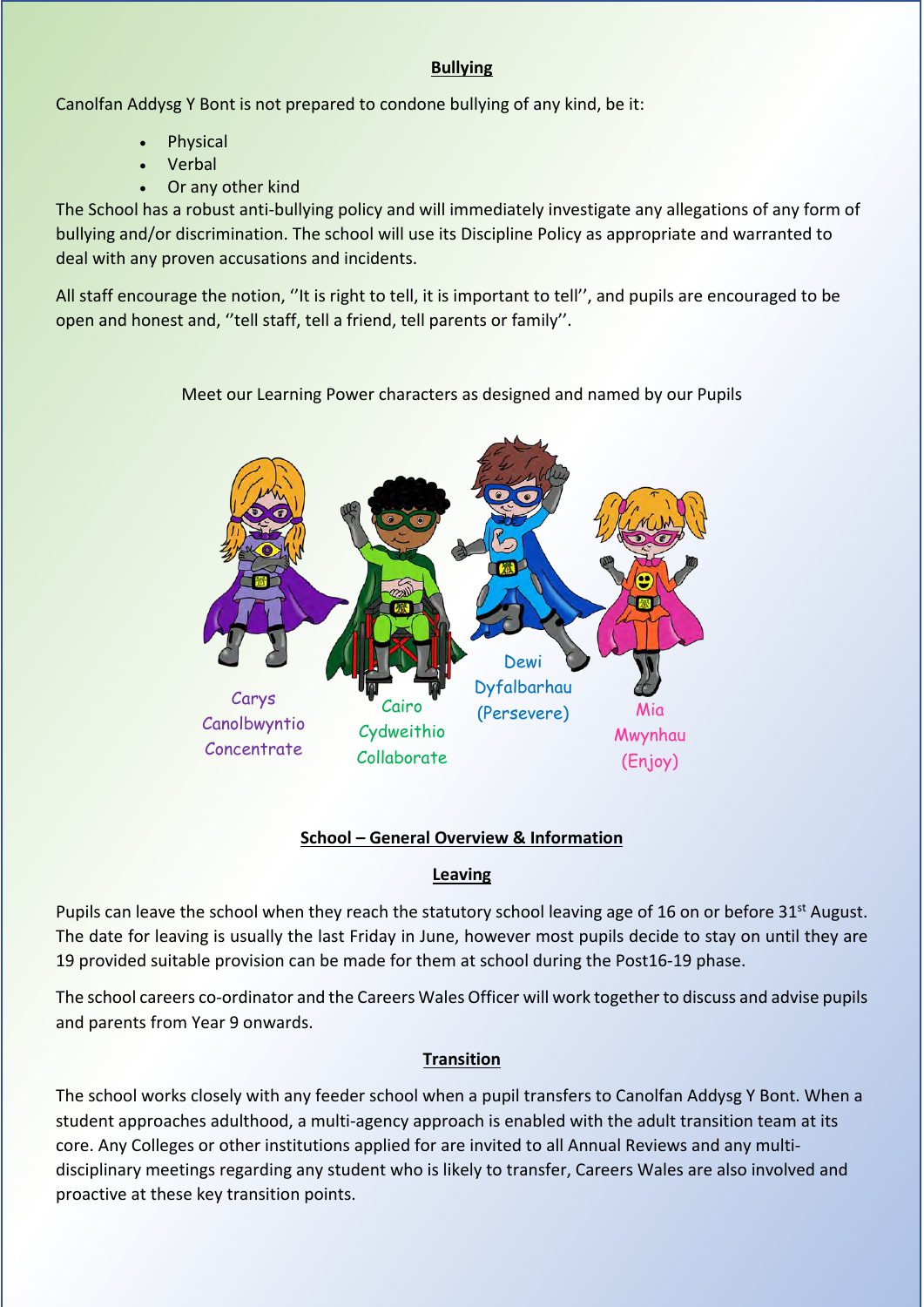#### **Welsh Government School Grants**

Canolfan Addysg Y Bont is in receipt of an increasing range of Welsh Government Grants, some as a direct result of the Covid Pandemic. Grant expenditure is primarily targeted at sustaining staffing capacity, in order to maintain and enhance the provision. The two most significant grants are the Pupil Development Grant and the School Improvement Grant. Further information on grants is available in the School Improvement Plan and/or on request.

#### **Curriculum Overview**

*Please Note: Our Curriculum for Wales (CfW) handbook and planning document further elaborate on our Curriculum offer, providing further information and guidance. The CfW Handbook is attached as a separate Handbook to our Prospectus, it is also available as a hardcopy on request, or can be viewed on our website: [www.canolfanaddysgybont.cymru](http://www.canolfanaddysgybont.cymru/)* 

The school aims to raise the achievements and outcomes of all pupils through the learning, the caring and by providing the opportunity for success. Pupil achievement and success is celebrated throughout the school, and positive rewards are used to promote and encourage good behaviour and learning. A wide range of accreditations and qualifications are available within the school and across our 3 Learning Pathways, reflecting a balanced curriculum and the importance the school places upon achievement at all levels.

Within the school and across our 3 Learning Pathways, there is a wide range of ability, attainment and stages of emotional and social development and the school allows for individual learning styles, rates, and pace of progress. Staff use a person centred approach in delivering learning and experiences.

Pupils are encouraged to become independent learners who enjoy education and will leave school as confident and independent members of society. Our curriculum is relevant, balanced and creative, whilst also promoting their spiritual, moral, cultural, mental and physical development and wellbeing in preparation for adult life.

Careers advice is given to older pupils and link placements within a local college and real world work experience are also available. The relevance of what is learned in school should have relevance to their lives, both in the present, and for the future.

The school has an Equal Opportunities Policy and a Strategic Equality Plan and we take care to ensure that it is reflected throughout our curriculum and policies. Our Additional Learning Needs (ALN) Policy is closely aligned to that of the Local Authority. All our students have either a Statement of ALN, or an Individual Development Plan (IDP), or a hybrid version of both, as Welsh Government rolls out the new statutory ALN Bill.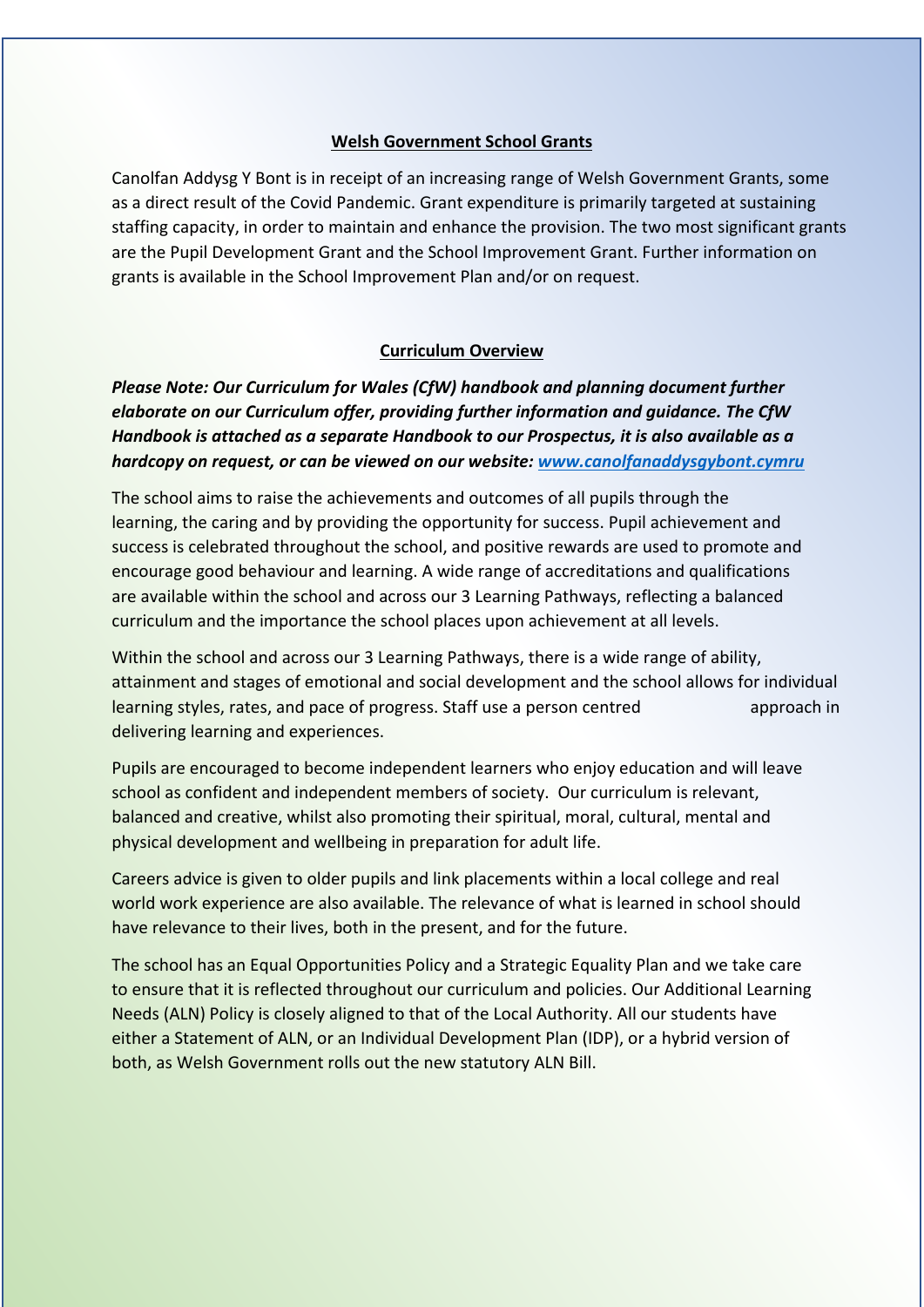#### **Curriculum Map**

#### **Informal**

Pupils with a profound and multiple learning difficulty follow the Informal pathway. They receive developmentally appropriate learning opportunities and their sensory needs are addressed in order to promote self-regulation and increase engagement. The focus on the informal curriculum is to enable our pupils to develop positive interactive relationships, explore the environment giving them every opportunity to achieve the highest level of independence possible. Progress on the informal pathway is assessed using the Route for Learning. During the latter years pupils achievements are accredited through the ASDAN award based programmes.

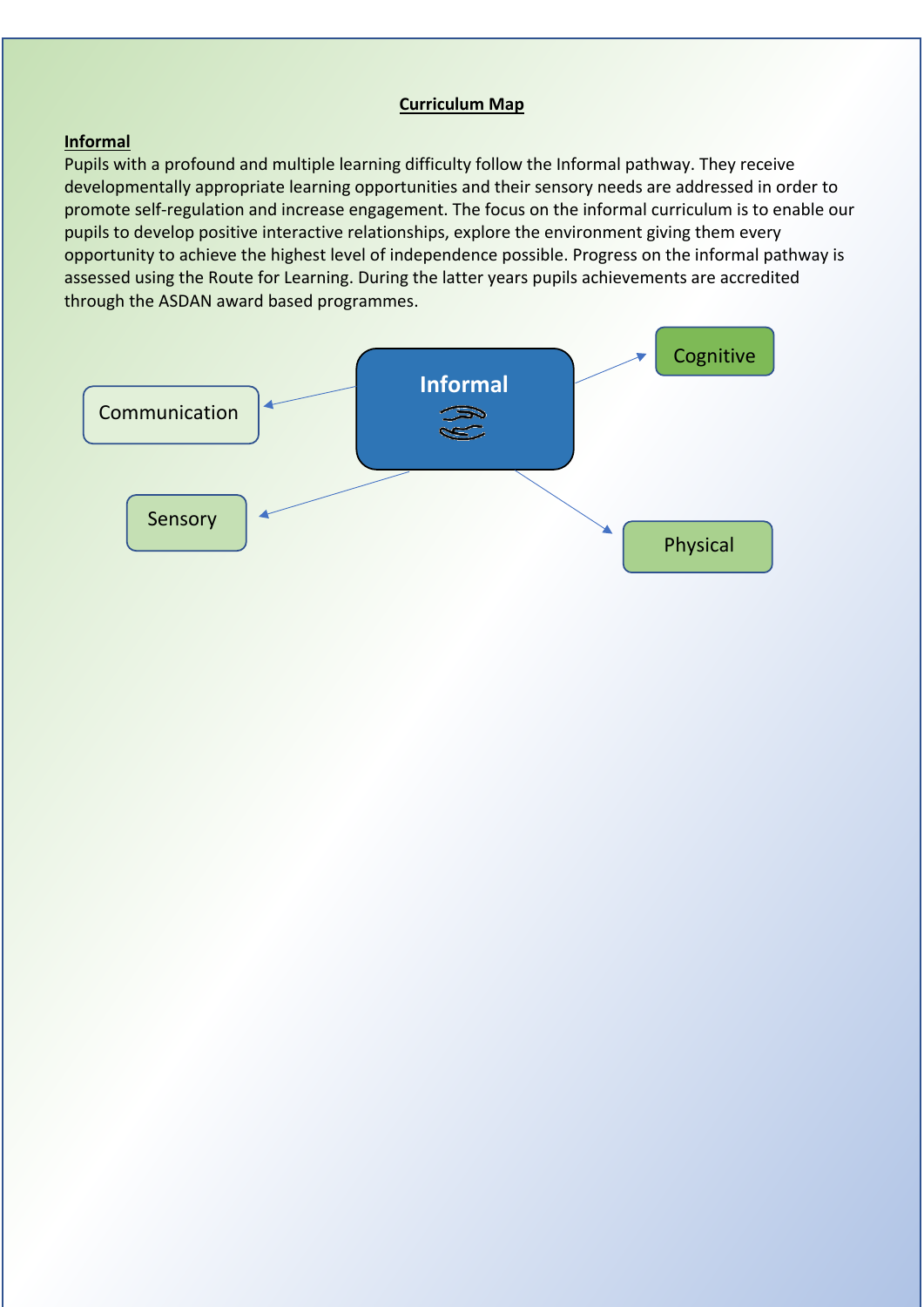#### **Semi-Formal**

Our semi-formal curriculum has been designed for our pupils with severe learning difficulties. Pupils following the semi-formal curriculum are given experiences and opportunities which aim to develop their functional skills, communication, emotional well-being, confidence and independence. We feel pupils learn best when learning is related to their own experiences, this could include; learning through play, independent living skills as well as a topic based approach.

As a school we recognise it is important to provide a pupil centred approach, where focus is placed on key areas rather than subjects, which are supported by thematic teaching. Some pupils following the semi-formal pathway will begin to show progress in relation to frameworks, programmes and interventions such as LNF, DCF, ABLLS and Numicon. Pupils in the secondary sector following this pathway will access appropriate awards and qualifications in preparation for their adult lives.

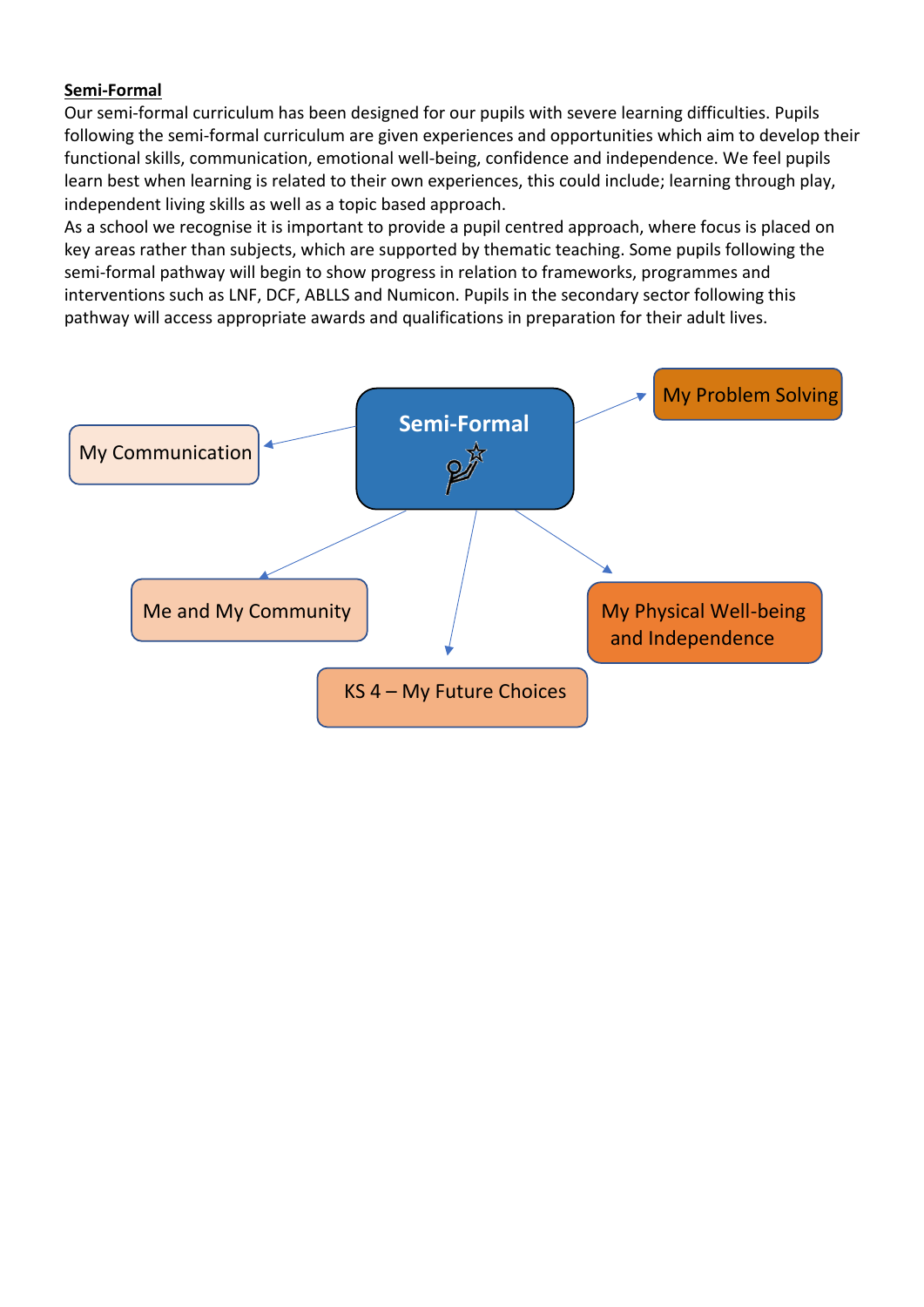#### **Formal**

Pupils on our formal curriculum are beginning to access a more structured academic approach to their learning, with the acquiring of independent skills remaining a main priority. Pupils on this pathway will begin to show progress within the progression steps of the New Curriculum for Wales areas of learning. Emphasis is placed on statutory skills frameworks such as the LNF and DCF which are consolidated through practical activities and real life experiences. Pupils in the secondary sector will pursue accreditation pathways through both the ASDAN and Agored Cymru qualifications.

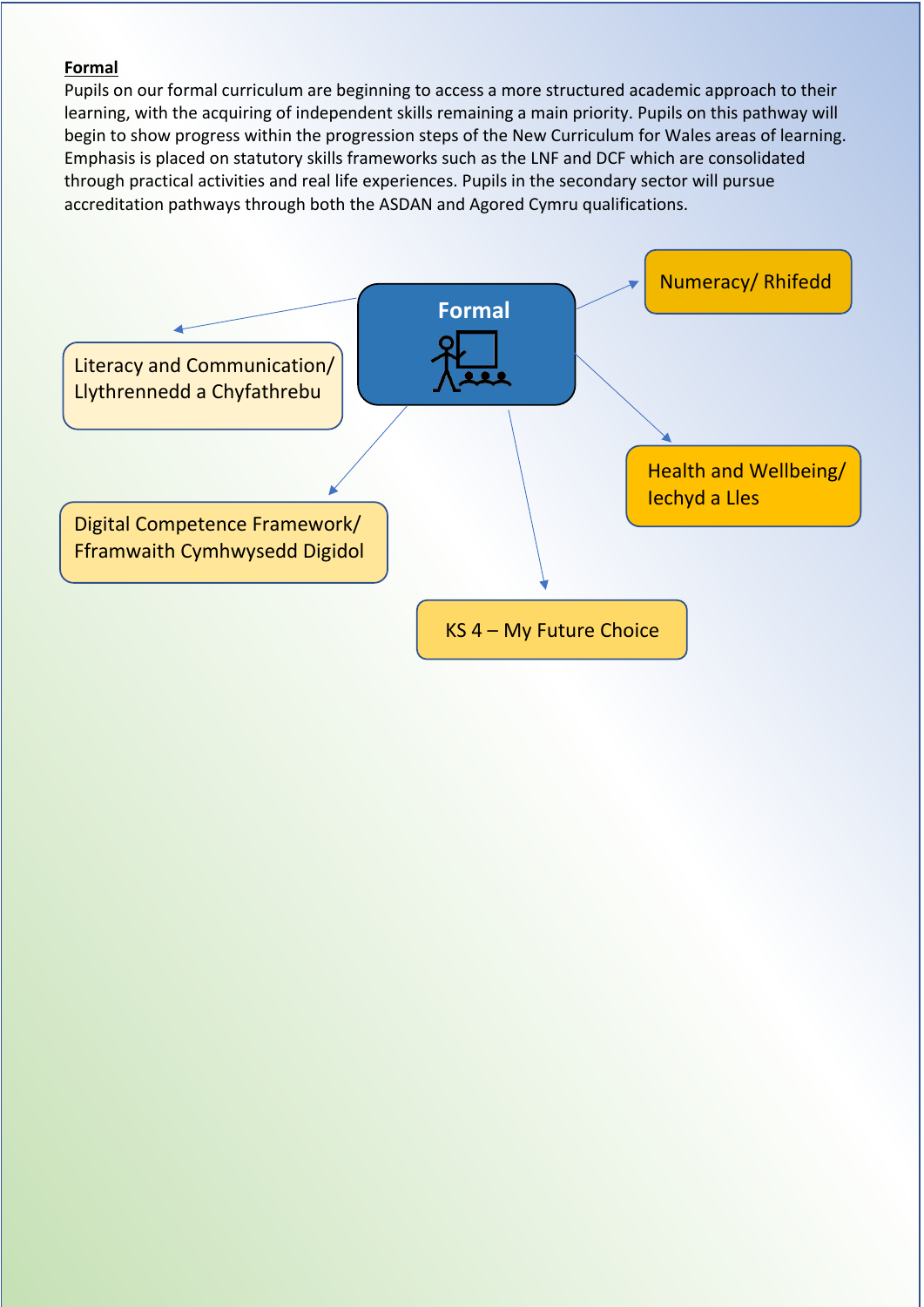# **Curriculum Provision**

|                  | <b>Pre/Informal</b>                                                 | Semi-Formal                                                                                  | <b>Formal</b>                                                             |
|------------------|---------------------------------------------------------------------|----------------------------------------------------------------------------------------------|---------------------------------------------------------------------------|
|                  | (Sensory Led)                                                       | (Functional and<br><b>Communication)</b>                                                     | (AofLE - Progression Steps)                                               |
|                  |                                                                     |                                                                                              |                                                                           |
|                  |                                                                     |                                                                                              |                                                                           |
| Assessments/     | <b>Route Map</b><br><b>Numicon Firm Foundations</b>                 | Camau Cynnydd - Meysydd Dysgu a Phrofiad                                                     |                                                                           |
| <b>Asesiadau</b> |                                                                     |                                                                                              | <b>Literacy Numeracy Framework</b><br><b>Digital Competency Framework</b> |
|                  |                                                                     |                                                                                              | Careers and The World of Work Frameowrk                                   |
|                  |                                                                     |                                                                                              | Personal and Social Framework                                             |
|                  |                                                                     | <b>ABLLS</b>                                                                                 | <b>BSquared</b>                                                           |
|                  |                                                                     |                                                                                              | Numicon Firm Foundations and Kit 1                                        |
|                  |                                                                     |                                                                                              | Basic Numeracy diagnostic tool                                            |
|                  |                                                                     | <b>NEALS Reading</b>                                                                         | Profion Glanai Menai - Darllen Cymraeg                                    |
|                  |                                                                     |                                                                                              | Young's Spelling Test                                                     |
|                  |                                                                     | Proffil/ Deilliannau Cyfnod Sylfaen                                                          |                                                                           |
|                  |                                                                     | <b>Active Support</b><br><b>TALC</b>                                                         |                                                                           |
| Interventions/   | <b>Eye Gaze</b>                                                     | Talkabout                                                                                    |                                                                           |
| Programme        | ETram                                                               | Language for Thinking                                                                        |                                                                           |
|                  | Object of reference                                                 |                                                                                              | <b>Reading Eggs</b>                                                       |
| Rhaglenni/       | <b>Music Therapy</b>                                                | Purple Mash<br><b>RMeasi Maths</b>                                                           |                                                                           |
| Rhaglenni        |                                                                     | <b>KUMON</b>                                                                                 |                                                                           |
| Ymyrraeth        |                                                                     | Write from the Start                                                                         |                                                                           |
|                  |                                                                     | Rhaglenni Darllen Cymraeg<br><b>English Reading Schemes</b>                                  |                                                                           |
|                  | Tacpac                                                              |                                                                                              |                                                                           |
|                  |                                                                     | <b>PACT</b>                                                                                  |                                                                           |
|                  | <b>Attention Autism</b>                                             |                                                                                              |                                                                           |
|                  |                                                                     | Makaton<br><b>PECS</b>                                                                       |                                                                           |
|                  |                                                                     | Sherbourne                                                                                   |                                                                           |
|                  | Hydrpotherapy                                                       |                                                                                              |                                                                           |
|                  | ICP Targets (SALT)<br><b>Occupational Therapy Targets</b>           |                                                                                              |                                                                           |
|                  | Physiotherapy Programme                                             |                                                                                              |                                                                           |
|                  | Specialised Teacher for the Hearing Impaired - targets              |                                                                                              |                                                                           |
| Accreditations/  |                                                                     | Specialised Teacher for the Visually Impaired - targets<br><b>ASDAN - New Horizons (KS3)</b> |                                                                           |
| Achrediadau      |                                                                     | Agored Cymru - Awards and Qualifications (Pre-entry - Level 1)                               |                                                                           |
|                  |                                                                     | ASDAN - Personal Progress (Pre-entry - Entry 1)                                              |                                                                           |
|                  |                                                                     |                                                                                              | Duke of Edinburgh                                                         |
|                  |                                                                     | $ASDAN - PSD (E1)$                                                                           |                                                                           |
|                  | <b>ASDAN - Transition Challenge</b><br>ASDAN - Towards Independence |                                                                                              | <b>OCR</b><br><b>WJEC</b>                                                 |
|                  |                                                                     |                                                                                              | ASDAN - PSD (E2)                                                          |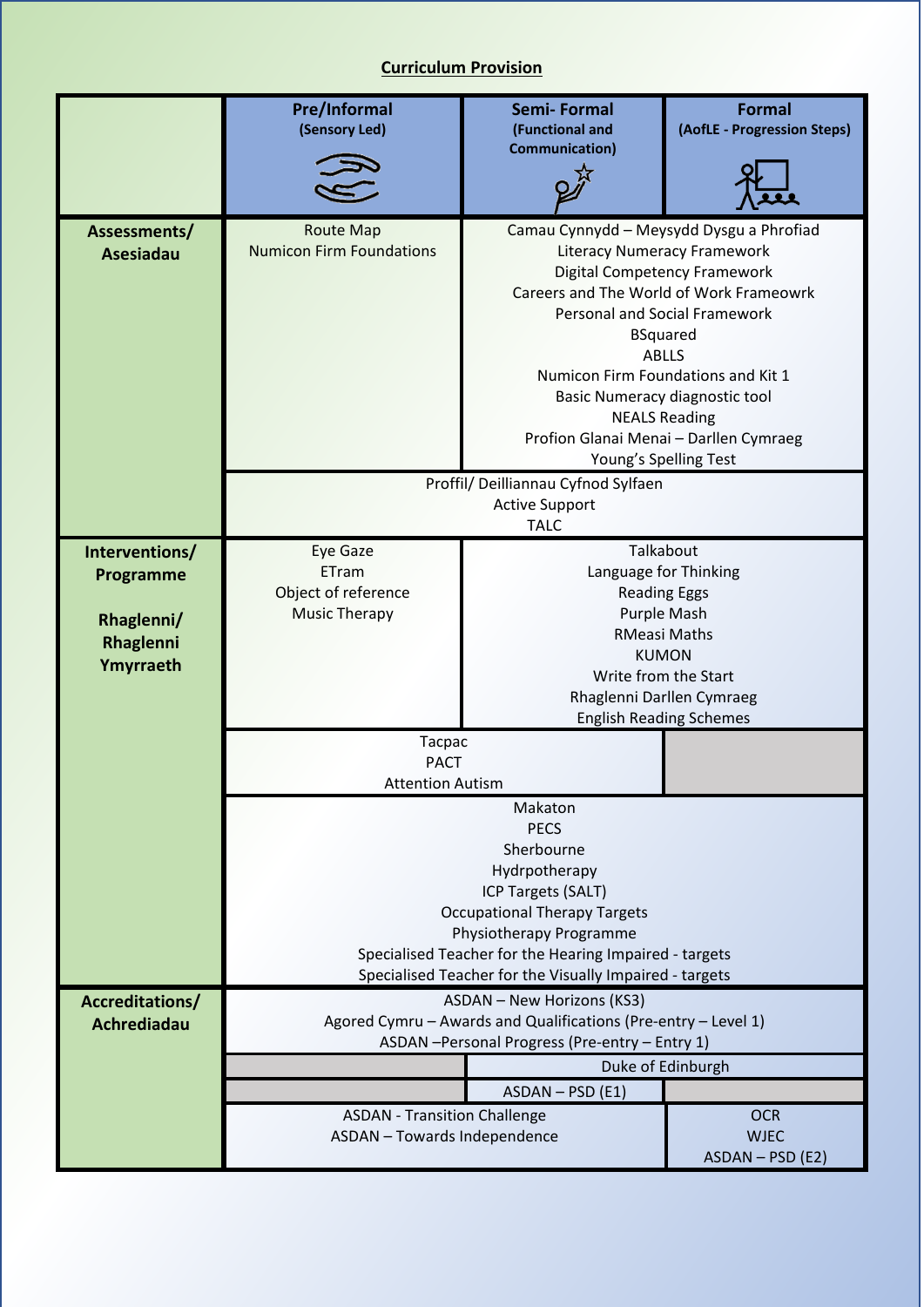# **Outcomes/Targets and our Path to Success**

| Pre/ Informal                                               | Semi-Formal                                                                      | <b>Formal</b>                                                                   |                            |
|-------------------------------------------------------------|----------------------------------------------------------------------------------|---------------------------------------------------------------------------------|----------------------------|
| Communication/<br>Cyfathrebu                                | My Communication/<br>Fy Nghyfathrebu                                             | Literacy and<br>Communication/<br>Llythrennedd a Chyfathrebu                    |                            |
| Cognitive/ Gwybyddol                                        | My Problem Solving/Datrys<br>Problemau                                           | Numeracy/Rhifedd                                                                | Qualifications/ Achrediada |
| <b>Physical/ Corfforol</b>                                  | My Physical Well-being and<br>Independence/ Fy Lles<br>Corfforol ac Annibyniaeth | Health and Wellbeing/<br>lechyd a Lles                                          |                            |
| Sensory/Sensori                                             | Me and My Community/ Fi<br>a Fy Nghymuned                                        | <b>Digital Competence</b><br>Framework/ Fframwaith<br><b>Cymhwysedd Digidol</b> |                            |
| $KS$ 4 – My Future<br>Choices/ Fy Newisiadau<br>i'r Dyfodol | KS 4 - My Future Choices/<br>Fy Newisiadau i'r Dyfodol                           | KS 4 - My Future Choices/<br>Fy Newisiadau i'r Dyfodol                          |                            |

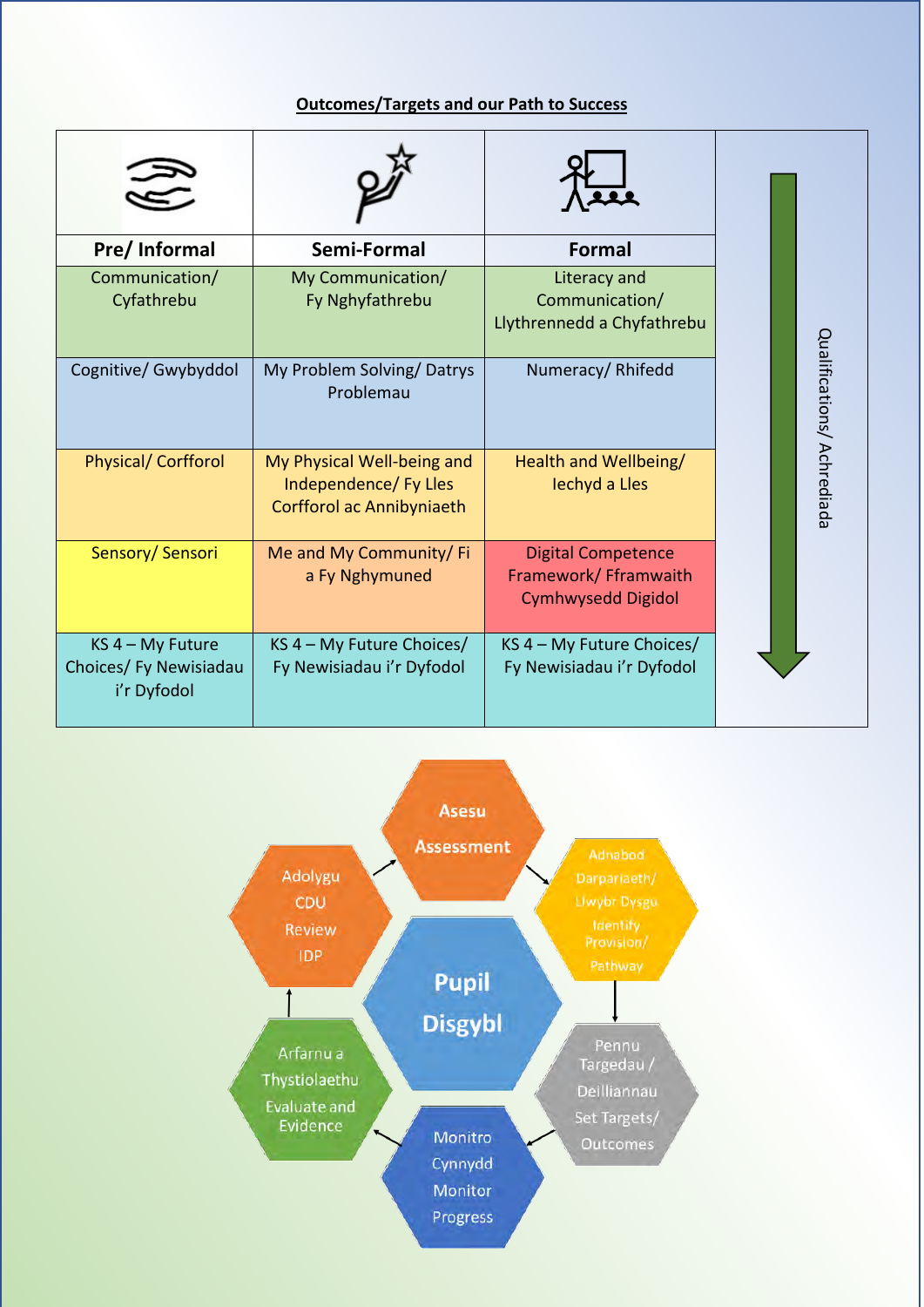#### **School Uniform**

Canolfan Addysg Y Bont consider that all pupils should wear school uniform to instil a sense of pride and belonging to their school wherever possible and realistic. It is fully appreciated that standards of dress amongst young people have changed and can differ (that Covid has had an impact), and that some of our pupils have specific individual needs, including emotional needs, but a minimum standard of school uniform is desirable and pupils should attempt to adhere to the rule if a school uniform is to have some significance.



# **Reporting to Parents**

Two reports are issued annually (in December and July). Annual reviews are also held on every pupil at different times during the year to enable the school to provide an accurate report to parents and other agencies. The review procedure for Years 9 - 14 are held during the autumn term whilst the remaining years are held in May/June. Interim reviews can be held at any time during the school year.

At the end of the summer term a report is made to parents outlining the development made during the year. Parents are formally invited to school to discuss their child's development with the class teacher each term, however the school operates an open door policy which enables parents to visit the school at any time provided the Headteacher and/or school office is notified beforehand.

Every pupil is encouraged to behave in a positive, responsible manner showing respect, sympathy and empathy to the needs of others. The school accepts pupils from 3years to 19 years of age with varying special and additional needs, thus all pupils are expected to develop some awareness of the needs and difficulties of their peers and show sympathy towards them. Every teacher takes responsibility for behaviour, and will always be willing to listen, discuss and provide advice or help to solve any problems.

#### **Looked After Children (Local Authority)**

The school has a clear policy to ensure that pupils who are Looked After by different Local authorities have the correct support and provision, and that being 'Looked After' has no detrimental effect on their wellbeing and attainment. Data is analysed in order to ensure this. The policy is available, on request from the school.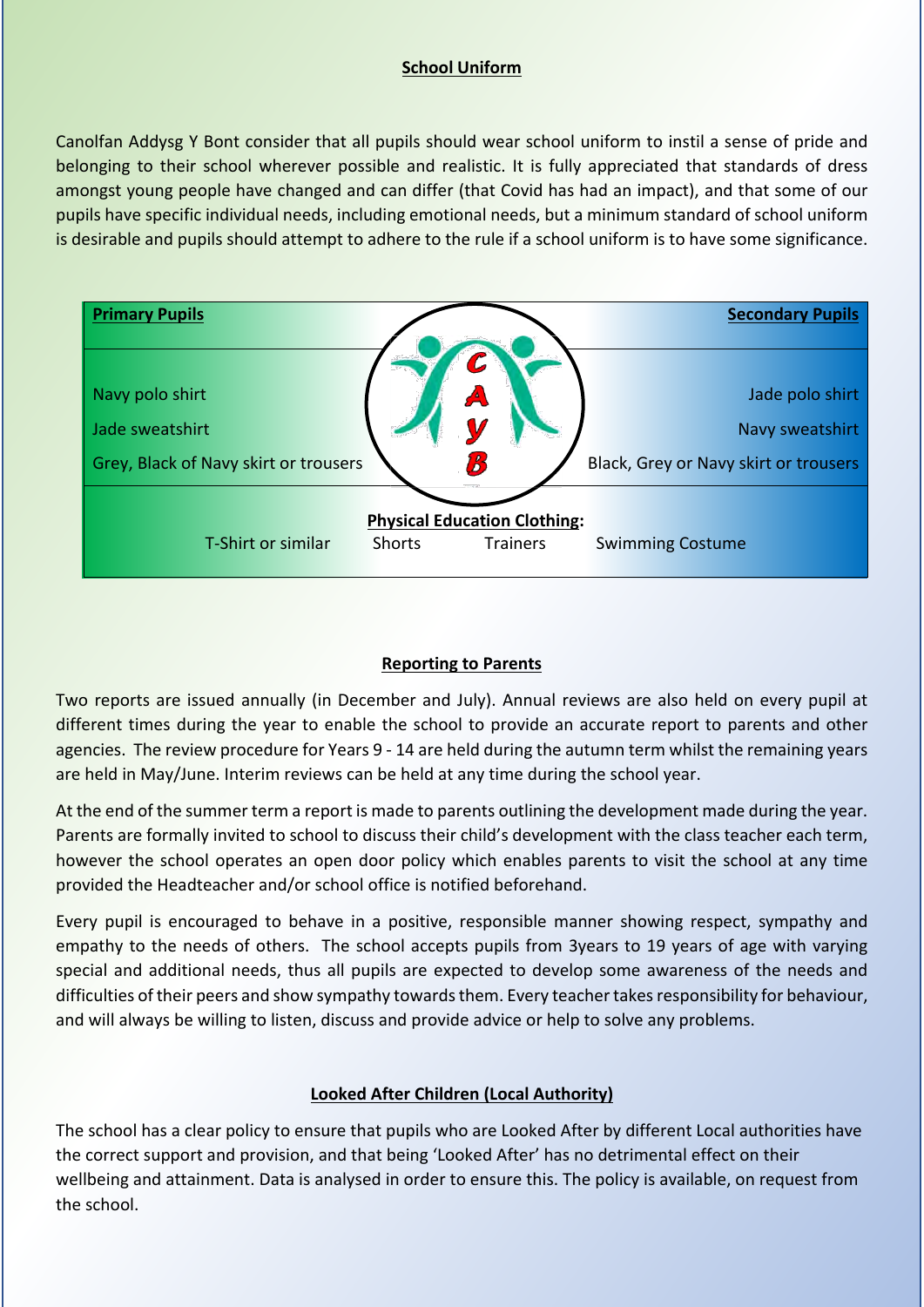#### **Outdoor and Off-Site Experiences**

A wide range of outdoor and offsite educational activities are provided by the school. Some examples include; Swimming, Gymnastics, Climbing, Horse Riding (RDA), Team Sports and Athletics, Art Workshops, Music Workshops, Nature and Enquiry Walks, Shopping in the Community, Performances, Problem solving activities, Community engagement i.e. beach cleaning, charitable activities, school visits that have humanities as a focus, general school trips.



#### **Mini Buses**



To ensure that we provide ample experiences and opportunity for our pupils by way of off-site educational activities and trips, the school own 3 mini buses including 1 that has been specifically designed to transport pupils in wheelchairs.

Canolfan Addysg Y Bont follow the Local Authority guidelines and policy as regards vehicle maintenance, insurance and driver training.

#### **Health & Safety**

It is the school's policy, as far as is reasonably possible and expected, to secure the health, safety and welfare of its employees, pupils, visitors and others who can be affected by the school's activities.

All the necessary statutory procedures and guidelines are maintained to ensure that the school conforms to its policy.

The school's main entrances are protected by magnetic locks so that no pupil may leave the school unescorted and to ensure that no strangers or visitors gain admittance without permission. Security cameras are positioned around the school to assist with general security and monitoring.

Outside play and teaching areas at Canolfan Addysg Y Bont are fenced and/or enclosed in order to keep the pupils safe during the school day. Pupils are supervised at all times in these areas.

Disabled pupils have access to all areas and facilities due to a modern, inclusive design.

Nearly all pupils are transported to and from school by Local Education Authority contractors. The Local Authority are responsible for all such contracts, and have strict Safeguarding guidelines in place. School staff assist pupils on arrival and departure at the school

A full copy of the Health and Safety Policy can be obtained from the Headteacher. The School has robust Covid Risk Assessments that have been regularly reviewed and approved by the Local Authority.

#### **Child Protection Procedures**

The School has a clear policy on Safeguarding & Child Protection, and adheres to the All Wales Child Protection Guidelines. The policy is reviewed annually and the Headteacher provides the Governing Body and the Local Education Authority with a full annual Child Protection & Safeguarding Report. The Headteacher is the designated lead for Safeguarding at the school, there is also a Governor who has a designated responsibility for Safeguarding.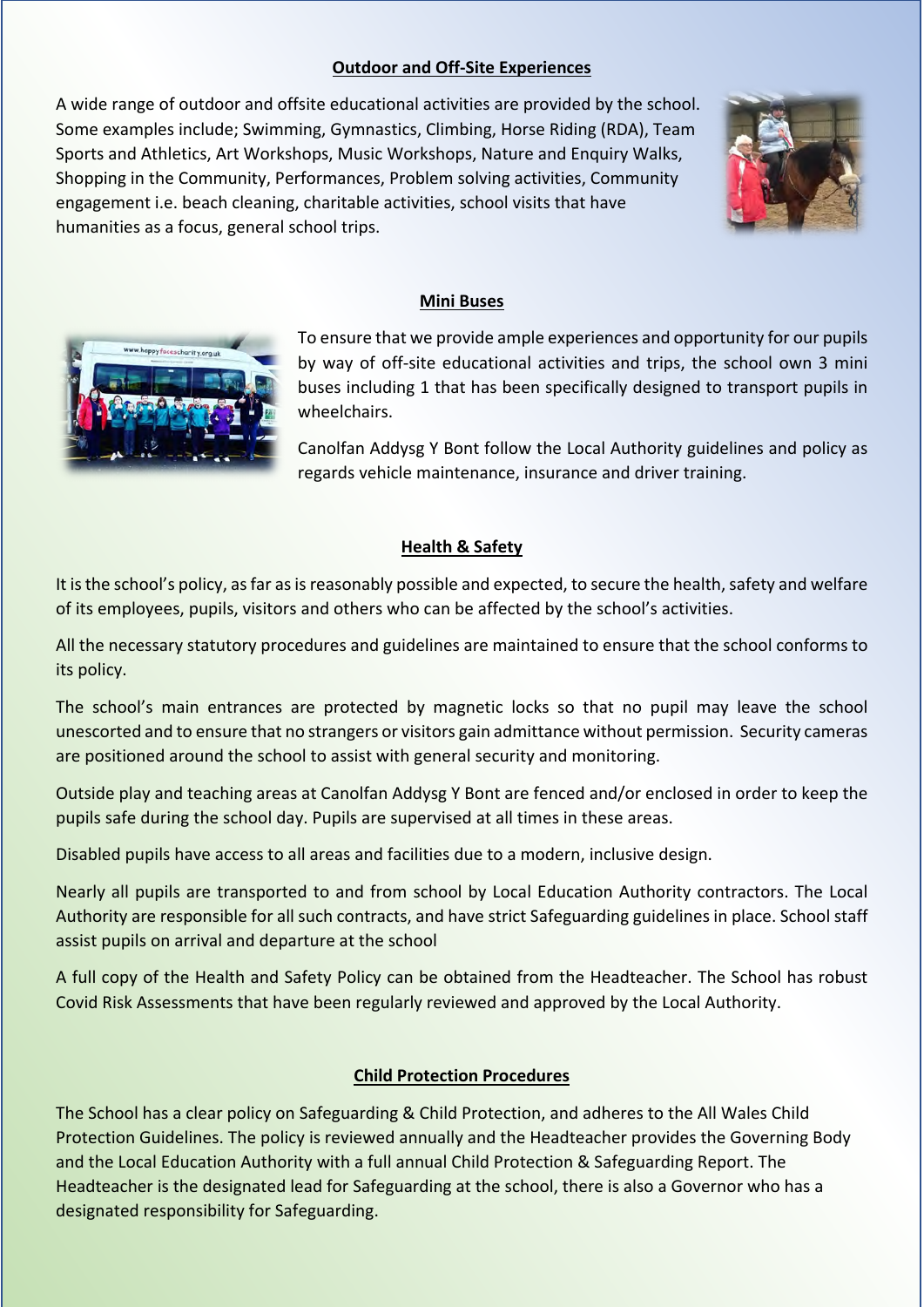# **Medical Provision**

The school no longer has a full-time nurse on site, however there are Healthcare staff available to support pupils with more complex medical needs. In the event of accident or injury first aid will be administered by first-aiders. Nearly all staff have at least basic first-aid training, with some having higher level certification.



 It is important that the school knows about any allergies and other medical history/condition your child may have. This is usually communicated when a child is registered at school, however any 'new' and/or updated conditions should be clearly communicated to school as soon as possible. If your child is ill we will contact you by telephone. We therefore ask that you ensure that we have a telephone number where we can contact you in the event of an emergency.

#### **Manual Handling**

To ensure the safety of pupils and staff the school operates a manual lifting and handling policy. Under the rules and regulations of the Health and Safety at Work Act the school ensure the following:

- A full assessment of any individual who needs help to move
- Ensure that suitable apparatus are in position which are safe and risk free
- Ensure the training and management is adequate and updated
- Ensure the regular bi-annual checks on hoists



#### **Toileting and Changing Facilities**

The school has 10 toileting/changing rooms (5 for girls and 5 for boys), there are toilets accessible by wheelchair with hoists in all areas of the school. During term time, these are cleaned and maintained by trained staff on a daily basis.

#### **Policy on Charging Fees**

The school has a policy on charging and fees payable in line with the Local Education Authority's policies. A copy is available from the Headteacher.

Where appropriate, the School fund is used to ensure that opportunities are available to all.

#### **Charitable status**

The school has a Friends Association which is a registered charity (No. 1045033).

The Friends of the School is an association whose purpose is to promote the wellbeing of our whole school community. In the past it has helped the purchase or the partial funding of mini-buses, IT equipment, School Trips, various Specialist Equipment and outside play area development.

All monies raised by the School and Friends Association through various fundraising activities are published and audited annually in the Annual Governors Report for Parents.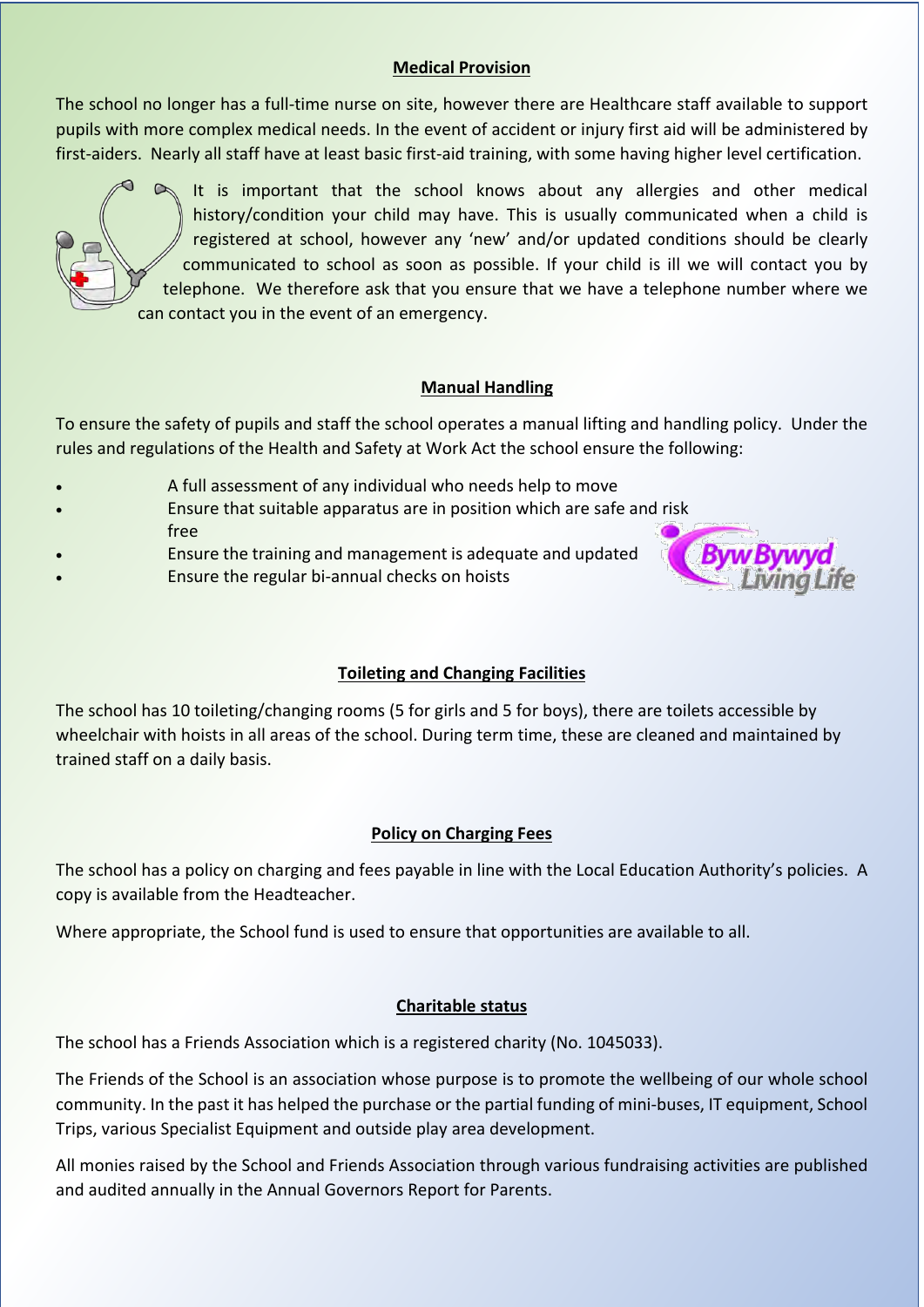### **CURRICULUM – GENERAL MATTERS**

#### **Strategic Equality Plan and Equal Opportunities**

The school has a Strategic Equality Plan, a copy is available on request from the school. The plan is reviewed annually and the Local Education Authority receives a copy of the report. Canolfan Addysg Y Bont operates an equal opportunity policy which maintains that every pupil, no matter which sex, race, colour, beliefs or disability is assisted to realise their full potential. The Plan is equally important when considering the working Curriculum for Wales and the hidden curriculum. It is relevant and core to our school ethos, including all school staff, pupils and external agencies.

Teachers are expected to ensure that no statistical prejudice or insufficient understanding is provided within any curriculum material. All staff have a responsibility to encourage all pupils to be kind and considerate towards each other

We believe that parental/family contribution also play a central role in influencing and guiding our Strategic Equality Plan, and welcome any input.

In summary, our individual pupil's rights are;

- **a)** The right not to be ridiculed on the basis of his/her language, home situation, colour, sex or disability.
- **b)** The right to be taught in a positive atmosphere without prejudice or ignorance secure from insult, abuse or oppression.
- **c)** Respect towards his/her traditions, heritage and lifestyle
- **d)** Feel that they belong and are valued within the school and wider community and know their rights and responsibilities within that community.

#### **Nationally recognised - Awards and Achievements**

At Canolfan Addysg Y Bont we strive hard to ensure that our school is recognised by the wider community and educational establishment. Our aim is to ensure that this impacts positively on our pupils, staff and governors. Some examples of awards, standards and achievements received in the last 10 years include:

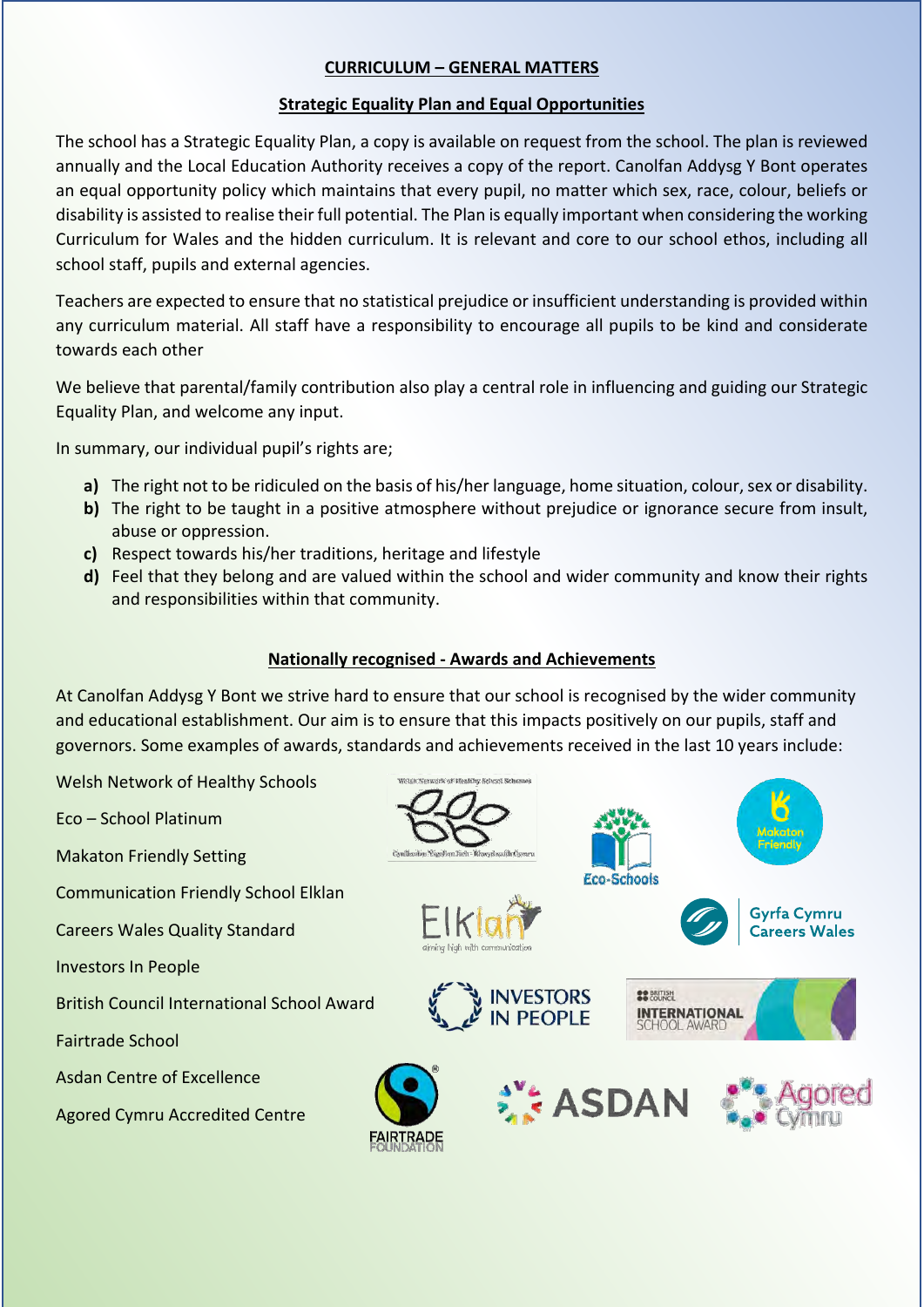#### **Relationships and Sexuality education**

Whatever the stage and manner of their sexual development, pupils and young people should feel that Relationship and Sexuality education is relevant to their individual and specific needs. They may find it difficult to discuss things with parents or carers. Sexual preferences will not be directly promoted, but teachers should discuss matters in an open and sensitive manner without discrimination. It is important that young people develop an understanding and respect of others, whatever their sexuality and leaning. At Canolfan Addysg Y Bont, we are always ready to listen and discuss any RSE issues with parents, signposting any necessary support or guidance that may be appropriate.

# **Religion, Values and Ethics (RVE)**

RVE forms part of a cross-curricular approach and activities are not designed to urge religious beliefs or to influence any other beliefs on pupils. It comprises of both a study or religion and values and provides opportunities for pupils to explore and express their own feelings and beliefs. RVE marks an important contribution to pupils' spiritual and moral development by helping them to develop their beliefs and values. It is presented using a variety of teaching methods such as, discussions, drama, music, art, IT, artefacts and visits to places of worship.

School assemblies (either collective or class based) are regularly held, and centre mainly on Christianity, however all religions have a role to play. The school does not have any special association or alignment with any particular religious belief or institution.

If a parent objects or has concerns regarding our RVE approach, then they are encouraged to contact the Headteacher to discuss, and so that possible suitable alternative arrangements can be made.

#### **Physical Education**

Canolfan Addysg Y Bont will deliver physical education using a person centred and multi-functional approach, reflecting individual needs and curricular demands over time. Under the new Curriculum for Wales, it will be reflected in the Health and Wellbeing area of learning and experience, however we also emphasise the cross curricular nature of physical activity in our delivery. We aim to provide maximum opportunities to compete, to succeed, to be part of teams, and to enjoy the opportunity to socialise.

Through our Health & Wellbeing and Physical education and activities planning we aim to;

- Learn how to co-operate with each other, in pairs, groups and teams
- Develop an appreciation of fair play
- Develop a range of physical skills across a range of sports and physical activities
- Develop self-confidence through understanding their own capabilities and limitations
- Develop an appreciation of the aesthetics qualities of movement and dance
- To motivate pupils so that they retain a lifelong interest in all aspects of sports, physical activity and leisure enabling them to use local sports centres and to support local and national teams.

Further policies with regards to medication, first aid, reporting of accidents and incidents are all available from the Headteacher.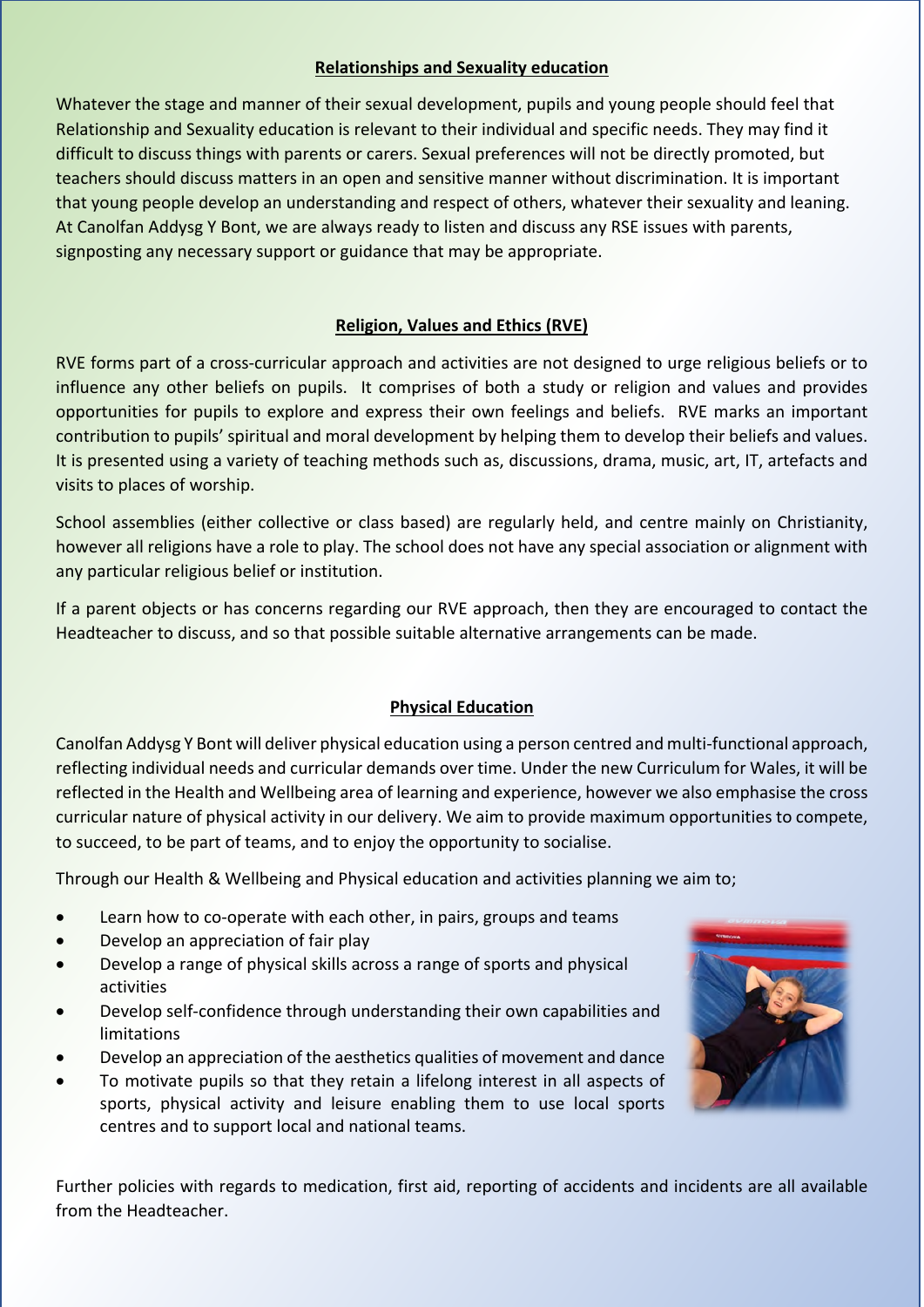#### **Complaints Procedure**

The Local Education Authority, (in accordance with the requirements of the National Assembly for Wales Circular 3/2004), has established a procedure to consider complaints concerning the way school's Governing Bodies and the Education Authorities act in relation to the school's curriculum and other related matters. This procedure is outlined in a document in Welsh and English which is available at the school.

It is emphasised, however, that many complaints can be dealt with quickly and effectively by informal consideration based on discussions with the Headteacher/Senior Management Team or other relevant staff in the school. This is the first reasonable step, and unless the circumstances are exceptional, the Governing Body would expect this step to have been completed before presenting the complaint formally.

#### **Visiting Canolfan Addysg Y Bont**

All parents/guardians are welcome to visit Canolfan Addysg Y Bont. An open door policy is in place for parents/guardians if needed, however we would ask that parents make appointments when circumstances allow for this. Prospective parents are always advised to book appointments before visiting the school



#### **School Documentation**

A range of documents are kept in the school office in line with the Welsh Government guidelines. Parents/Guardians are welcome to view any relevant document/policies, and all reasonable effort is made to include parents/guardians in the discussion when the documents are reviewed.

All new parents are provided with a copy of the Handbook/Prospectus; it's available at the Schools reception and also online (including printable version). The information included in the Handbook is relevant to the current school year, however – changes can occur during the school year. The Handbook/Prospectus is reviewed annually. We welcome any feedback you may have on the Handbook/Prospectus.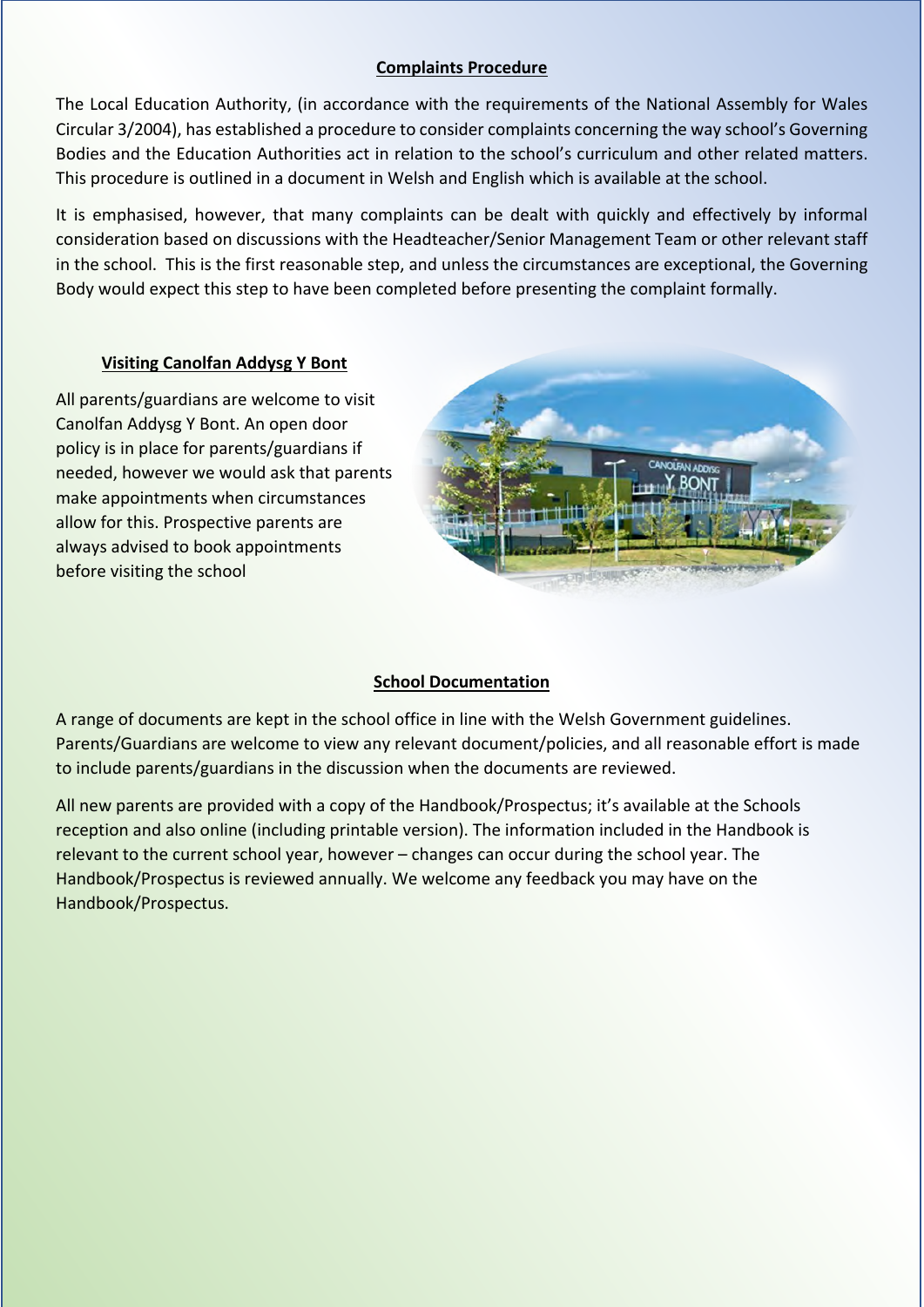#### **Term Dates for 2021/22**

| Autumn 2021 | 1 September 2021 | .              | 22 December 2021 |
|-------------|------------------|----------------|------------------|
| Spring 2022 | 6 January 2022   | $\sim$         | 8 April 2022     |
| Summer 2022 | 25 April 2022    | $\blacksquare$ | 20 July 2022     |

#### **Pupils will return to school on Tuesday 2nd September 2021**

**Holidays**

# Half Term 25 October 2021 - 29 October 2021 Christmas Holidays 23 December 2021 - 5 January 2022 Half Term 21 February 2022 - 25 February 2022 Easter Holidays 11 April 2022 - 22 April 2022 May Day 2022 Half Term 30 May 2022 - 3 June 2022

#### **Inset Days**

1st of September 2021 22<sup>nd</sup> of October 2021 6th of January 2022 28th of February 2022 25th of April 2022

#### **School Timetable**

| $8.50$ am – 9.00am      | Pupil's Arrival            |
|-------------------------|----------------------------|
| $9.00$ am $- 9.15$ am   | Register, Assembly         |
| $9.15$ am $-10.15$ am   | Lessons                    |
| $10.15$ am - 10.45am    | <b>Social Skills</b>       |
| $10.45$ am $- 12.00$ pm | Lessons                    |
| $12.00$ pm $- 1.00$ pm  | Lunch Time                 |
| $1.00pm - 2.00pm$       | Register/Lessons           |
| $2.00$ pm $- 2.15$ pm   | Break (primary only)       |
| $2.15$ pm $-3.00$ pm    | Lessons                    |
| $3.00$ pm $- 3.10$ pm   | Diaries/Preparing for home |
| 3.15 <sub>pm</sub>      | Pupils leave for home      |
|                         |                            |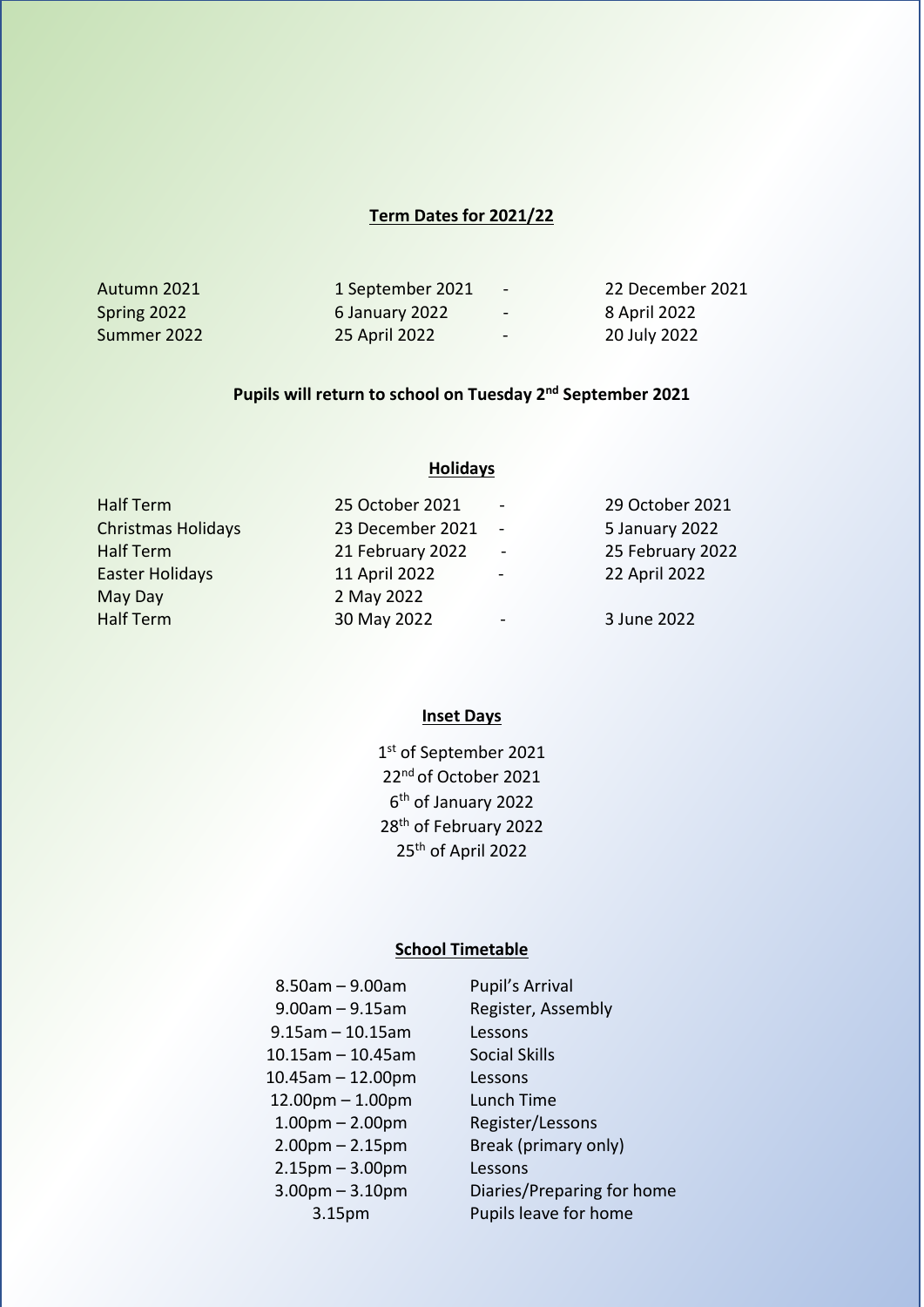# **Staffio/Staffing 2021/2022**

| Pennaeth/Headteacher:                                                                                                                                                                                                                                         | Mr Andreas Huws B.Add. Dip Add.Arb                 |
|---------------------------------------------------------------------------------------------------------------------------------------------------------------------------------------------------------------------------------------------------------------|----------------------------------------------------|
| Pennaeth Cynorthwyol (Uwchradd), Amddiffyn Plant,<br>Achrediadau, Datblygiadau ADY (UDR/SMT) :<br>Assistant Headteacher (Secondary), Child Protection,<br>Risk Assessment, Accreditation, ALN Development                                                     | Mrs Dawn Hoban B. Add Asesu Risg,                  |
| Pennaeth Cynorthwyol Cyfnod Sylfaen/Meithrin, Polisïau,<br>Cenedlaethol 2015, Datblygiadau ADY,<br>$(UDRH/SMT)$ :<br>Foundation Phase Assistant Head/Nursery, Policies, National<br>Curriculum 2015, ALN Developments                                         | Mrs Ceri Wyn Thomas Cwricwlwm                      |
| Pennaeth Cynorthwyol Cyfnod Allweddol 2 & Fframwaith<br>Llythrennedd a Rhifedd, Cwricwlwm Cenedlaethol 2015,<br>Datblygiadau ADY (UDRH/SMT): :<br>Key Stage 2 Assistant Head & Literacy and Numeracy Framework,<br>National Curriculum 2015, ALN Developments | Mrs Elliw Emlyn Roberts                            |
| <b>Rheolwr Busnes/Business Manager</b><br>Swyddog Cefnogi Ysgol (Gweinyddu a Threfniadaeth)<br><b>School Support (Administration and Organisation)</b>                                                                                                        | Mrs Meinir Williams,<br>Llinos Williams/Liza Aston |
| Cynhelydd Plant/GDD Inclusion Co-ordinator/GDD:                                                                                                                                                                                                               | Rôl wedi'i diddymu                                 |
| Technegydd/Technician:                                                                                                                                                                                                                                        | Neil Roberts (0.1)                                 |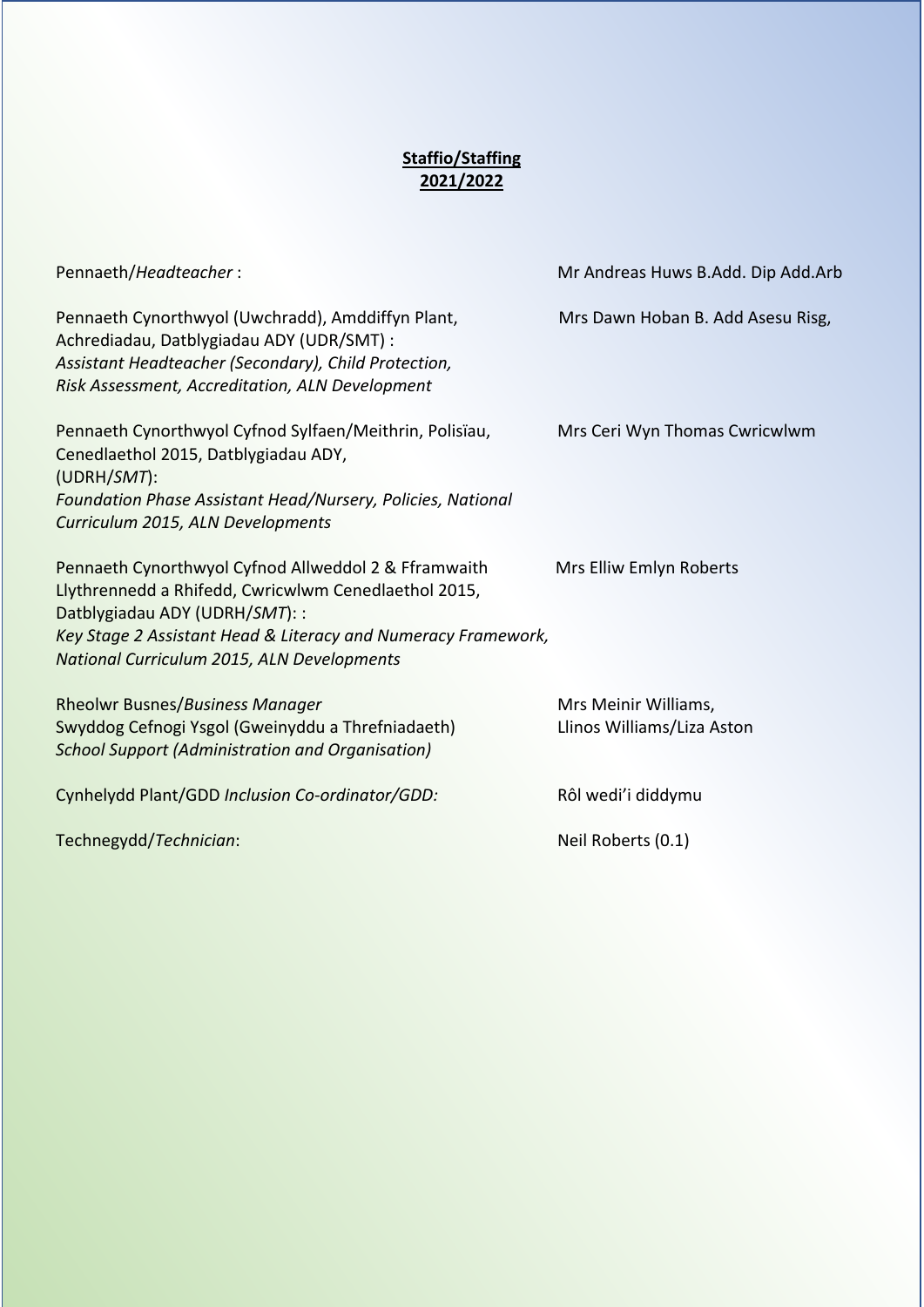# **Athrawon Dosbarth Cynradd/***Primary Teachers*

| Dosbarth/Class                                          | Enw/Name                  |
|---------------------------------------------------------|---------------------------|
| Cynradd 1: (Cyfnod Sylfaen/ Foundation Phase)           | Ceri Wyn Thomas B.Add     |
| Cynradd 2: (Cyfnod Sylfaen/Foundation Phase)            | Lisa Roberts B.Add /      |
| Cynradd 3a: (Cyfnod Sylfaen/ Foundation Phase)          | Lowri Carlisle            |
| Cynradd 3b: (Cyfnod Sylfaen / CA2 Foundation Phase/KS2) | Mannon Grieves-Owen       |
| Cynradd 4: (Cyfnod Allweddol 2/KS2)                     | Lowri Watkins             |
| Cynradd 5: (Cyfnod Sylfaen/CA2/Foundation phase/KS2)    | Elliw Emlyn Roberts B.Add |
| Dwynwen (Gofal Arbennig)                                | <b>Catrin Jones</b>       |

# **Athrawon Dosbarth Uwchradd/***Secondary Teachers*

| Dosbarth/Class                         | Enw/Name                  |
|----------------------------------------|---------------------------|
| Cyfnod Allweddol 3 (Canol 1) (CA3/KS3) | Alaina Rees-Owen          |
| Cyfnod Allweddol 3 (Canol 2) (CA3/KS3) | Sioned Jones B.Add.       |
| Ceint 1 (CA3/CA4 - KS3/KS4)            | Aled Williams B.Add       |
| Ceint 2 (CA3/CA4 - KS3/KS4)            | <b>Geoff Atherton BSc</b> |
| Ceint 3 (14-19)                        | Siân Jones B.Sc           |
| Ceint 4 (14-19)                        | Dawn Hoban B.Add /        |
|                                        | Tabitha Mead (Post 16)    |

# **Athrawon Pynciau Arbenigol/***Specialist Teachers*

| <b>Pynciau/Subjects</b>                     | Enw/Name                   |
|---------------------------------------------|----------------------------|
| Cerdd/laith Fodern                          | <b>Gethin Thomas B.Add</b> |
| <b>Addysg Gorfforol</b><br>Dawn Hoban B.Add |                            |
|                                             | Lowri Fretwell B.Add       |
| Celf & CDT                                  | Lowri Fretwell B.Add       |

# **Staff Cefnogol**

| Cynradd/Primary         | Uwchradd/Secondary     | <b>Gofal Arbennig/Special Care</b> |
|-------------------------|------------------------|------------------------------------|
| Sam Clutton (CDLU)      | <b>Catrin Williams</b> | Hilda Owen                         |
| <b>Aled Jones</b>       | <b>Kay Ridings</b>     | <b>Mary Roberts</b>                |
| Ann Jones               | Nerys Jones (CDLU)     | Jacqueline Ward-Davies             |
| Sian Owen               | Rachel Cordwell        | Indiana Mead                       |
| Dawn Williams (CDLU)    | Islwyn Owen            | Leanne Hughes                      |
| Anna Hughes             | Dion Williams          | <b>Rhian Williams</b>              |
| <b>Cathrin Williams</b> | Kelly Davies (CDLU)    | Staff Gofal lechyd                 |
| <b>Angharad Thomas</b>  | Llinos Roberts (CDLU)  |                                    |
| Elen Mai Jones (CDLU)   | Dylan Jones            |                                    |
| Elen Mair Williams      | <b>Craig Hughes</b>    |                                    |
| Laura Roberts (CDLU)    | <b>Chloe Parry</b>     |                                    |
| <b>Gwenan Williams</b>  | Victoria Stellas       |                                    |
| Stella Jones            | Deian Elfyn            |                                    |
| Gemma Hughes            | lago McGuire           |                                    |
| <b>Emily Everette</b>   | Lorraine Roberts       |                                    |
| Angela Morris           |                        |                                    |
| <b>Holly Cunningham</b> |                        |                                    |
| Lois Hughes             |                        |                                    |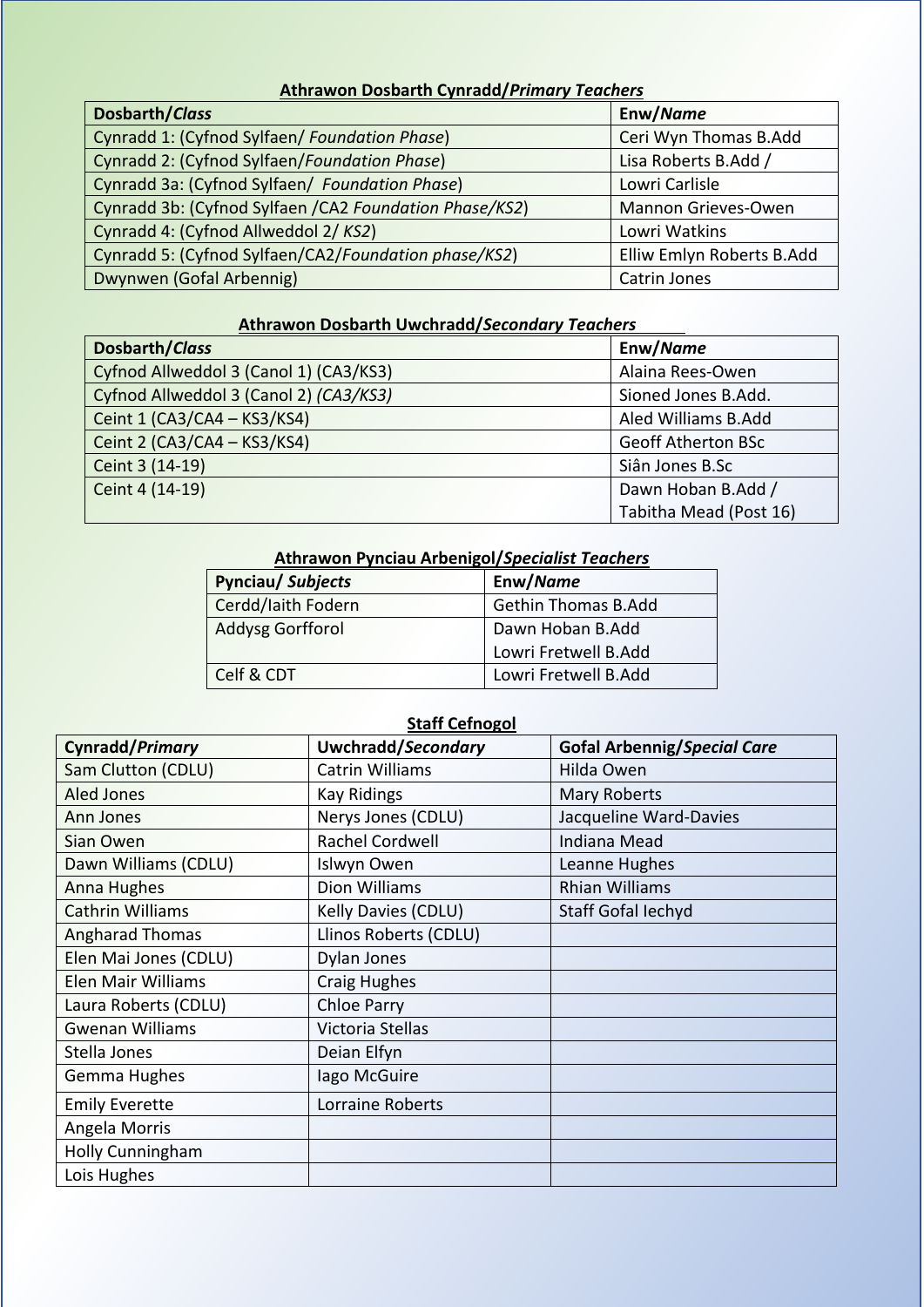| Eraill/Other                        |                        |  |
|-------------------------------------|------------------------|--|
| <b>Manylion/Details</b>             | Enw/Name               |  |
|                                     |                        |  |
| Nyrs/Nurse                          | Tania Jones            |  |
| Staff Gofal Iechyd/Healthcare Staff | <b>Hayley Morey</b>    |  |
|                                     | <b>Gwyneth Hulme</b>   |  |
| Gofalwr/Caretaker                   | John Lewis Jones       |  |
| Gwasanaethau                        | Nia Hughes             |  |
| Masnachol/Commercial Services       | <b>Wendy Griffiths</b> |  |
|                                     | Jacqueline Ashworth    |  |
|                                     | Mary Owen              |  |
| Prif Gogydd/Cook in Charge          | <b>Belinda Jones</b>   |  |
| Staff Cegin/Kitchen Staff           | Helen Owen             |  |

**Tîm Rheoli a Cwricwlwm/:** Andreas Huws, Dawn Hoban, Ceri Wyn Thomas, Elliw *Management and curriculum* Emlyn Roberts, Geoff Atherton, Lowri Carlisle, Lowri

 Fretwell, Manon Grieves-Owen, Sian Jones, Sioned Jones, Tabitha Mead, Alaina Rees-Owen, Lisa Roberts, Gethin Thomas, Lowri Watkins, Aled Williams, Catrin Jones, Samantha Clutton, Kelly Davies, Elen Jones, Nerys Jones, Laura Roberts, Llinos Roberts, Dawn Williams, Meinir Williams

**Uwch Tîm Rheoli/:** Andreas Huws, Dawn Hoban, Elliw Emlyn Roberts, Ceri **Senior Management Team:** Wyn Thomas **Cyfrifoldeb dros LAC/:** Andreas Huws, Dawn Hoban *Responsibility for LAC:* **Personau cyfrifol Andreas Huws, Dawn Hoban, Amddiffyn Plant/** Eileen Clarke (Llywodraethwyr/*Governors*) *Responibility Over*

#### **ADRAN ADDYSG/***EDUCATION*

**Seicolegydd Addysgol/***Education Psychologist***: Mrs Ffion Ellis Jones** 

*Child Protecion***:** 

**Swyddog Lles/Welfare Officer:** Ms Angela Bennett **Swyddog Addysg/***Education Officer:* Mr Aaron Evans **Anghenion Addysg Arbennig/***Education Officer (SEN)***:** Dr Einir Thomas

Mrs Elenid Glyn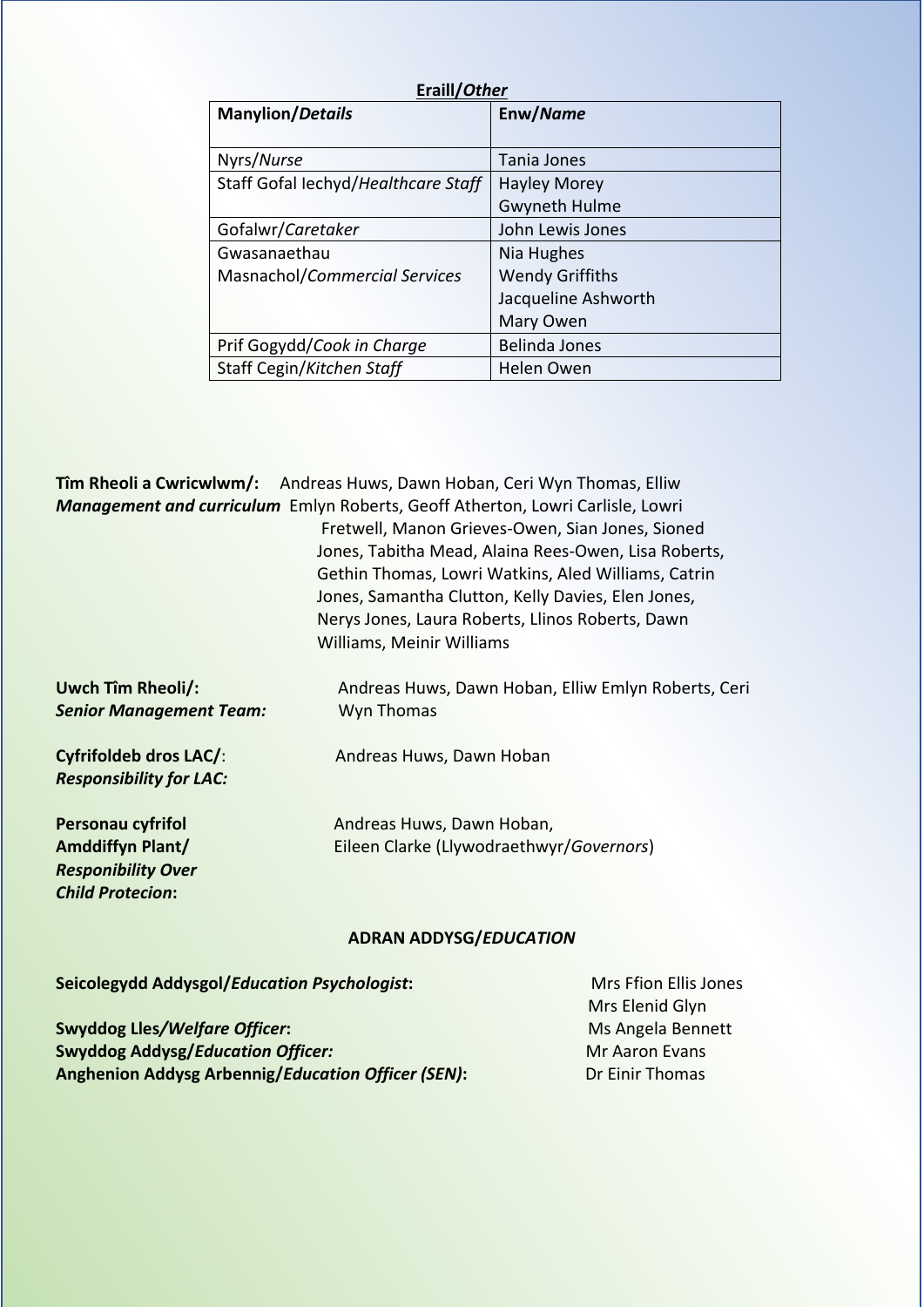#### **ADRAN IECHYD/***HEALTH DEPARTMENT* **Ffisiotherapi/***Physiotherapy*

Darperir gwasanaeth Ffisiotherapi/Iechyd Galwadigaethol yn yr ysgol gan Bwrdd Iechyd Prifysgol Betsi Cadwaladr ar gyfer y disgyblion hynny sydd angen cymorth.

*The Physiotherapy and Occupational Health Service is provided in the school by the Betsi Cadwaladr University Local Health Board (BCU) for pupils requiring the assistance.*.

**Swyddogion Ffisiotherapi/***Physiotherapy Officials***:** Ms Susan Strange

**Iechyd Galwadigaethol/ Occupational Therapist**: Mr Adam Glover

 Mr Mitesh Makanjee Ms Elin Pritchard Ms Manon Thomas

#### **Therapydd Llefarydd/***Speech Therapy*

Darperir gwasanaeth therapi Llefarydd gan Awdurdod Iechyd Gogledd Orllewin Cymru ar gyfer gwneud asesiadau, cynllunio rhaglenni fel y gellir yr athrawon eu cyflwyno o ddydd i ddydd. *The speech therapy service is provided in the school to assess and create programmes in order that teachers can introduce them on a day to day basis.*

Yn aml bydd gwaith y therapydd yn golygu asesiadau ar gyfer cymorth cyfathrebu trydanol a chyfrifiadurol. *Occasionally the therapists' work includes assistance for the use of electric and computer aids.*

# **Therapydd Lleferydd ac Iaith/Speech Therapist:** Carol Davies Owen,

Dave Hostler

#### **Partneriaeth Dysgu a Rhwydweithiau Proffesiynol/** *Proffesional Learning Partnerships and Networks*

Mae'r ysgol yn cyd-weithio ag ystod eang o asiantaethau a phartneriaid er mwyn datblygu a gwella'r ddarpariaeth i ddisgyblion yr ysgol.

*The School collaborates and works in partnership with a wide range of external agencies and partners in order to develop and improve the schools provision for pupils.*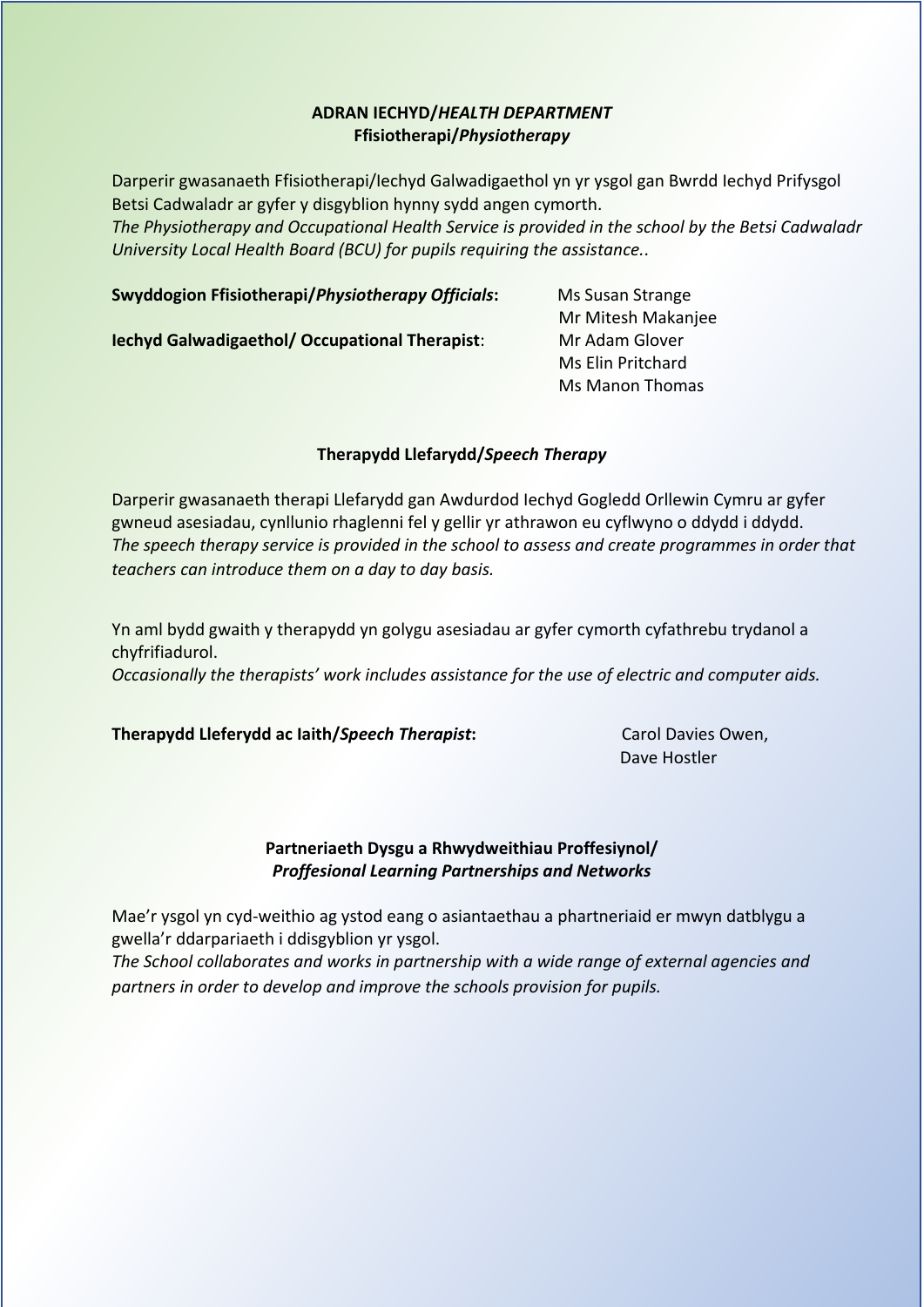#### **LLYWODRAETHWYR/***GOVERNORS*

**Aelodau'r Corff Llywodraethol 2021/2022** *2020/2021 Members of the Governing Body* 

#### **Yn cynrychioli'r Awdurdod Addysg Lleol/***Representing the Local Education Authority***:**

Dr Dyfrig ap Dafydd Cyng. Dylan Rees Mr Lloyd Williams

#### **Yn cynrychioli'r Rhieni/***Representing the Parents***:**

Mrs Iris Williams Mr Adrian Williams Mr Sean Snape (Cadeirydd/Chair) Mrs Donna Calveley

**Aelodau Cyfetholedig/***Co-opted Members***:**  Mrs Eileen Clarke Mr Peter Davies OBE (Is-gadeirydd/Vice-Chair)

**Yn cynrychioli'r Mudiadau Gwirfoddol** */Voluntary Movements***:**  Mr Gwilym Pritchard

> **Pennaeth/***Headteacher***:**  Andreas Huws

**Yn cynrychioli'r Athrawon/***Representing Teaching Staff***:**  Dawn Hoban

**Yn cynrychioli'r Staff Ategol***/Representing Ancillary Staff***:**  Tabitha Mead

**Clerc y Corff Llywodraethol/***Clerk to the Governing Body***:**  Mrs Meinir Williams

**Yn mynychu cyfarfodydd/***Attending Meetings* Mrs Ceri Wyn Thomas Mrs Elliw Emlyn Roberts